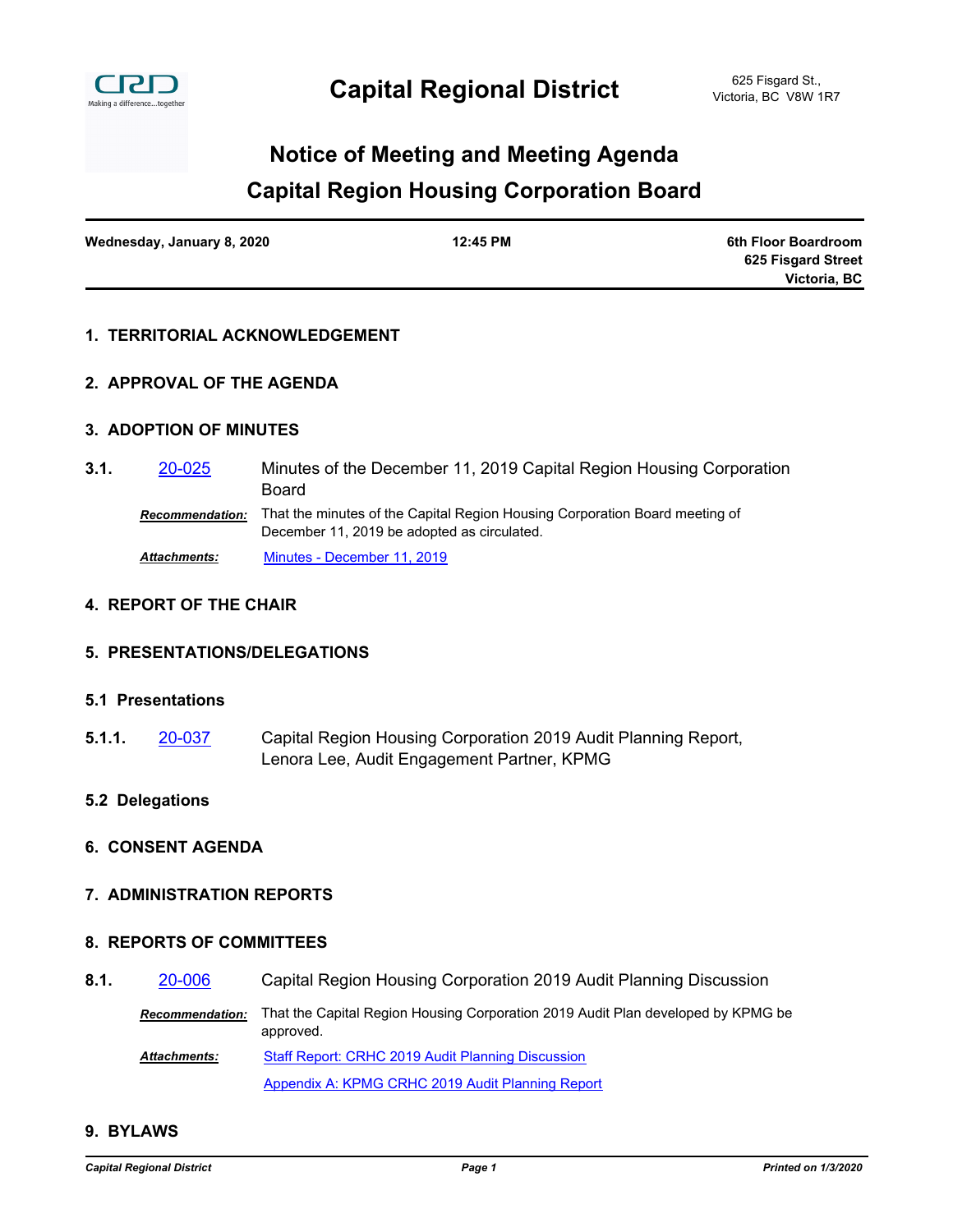### **10. NOTICE(S) OF MOTION**

### **11. NEW BUSINESS**

### **12. MOTION TO CLOSE THE MEETING**

### **13. RISE AND REPORT**

### **14. ADJOURNMENT**

**Votinq Key: NWA - Non-weighted vote of all Directors NWP - Non-weighted vote of participants (as listed) WA - Weighted vote of all Directors WP - Weighted vote of participants (as listed)**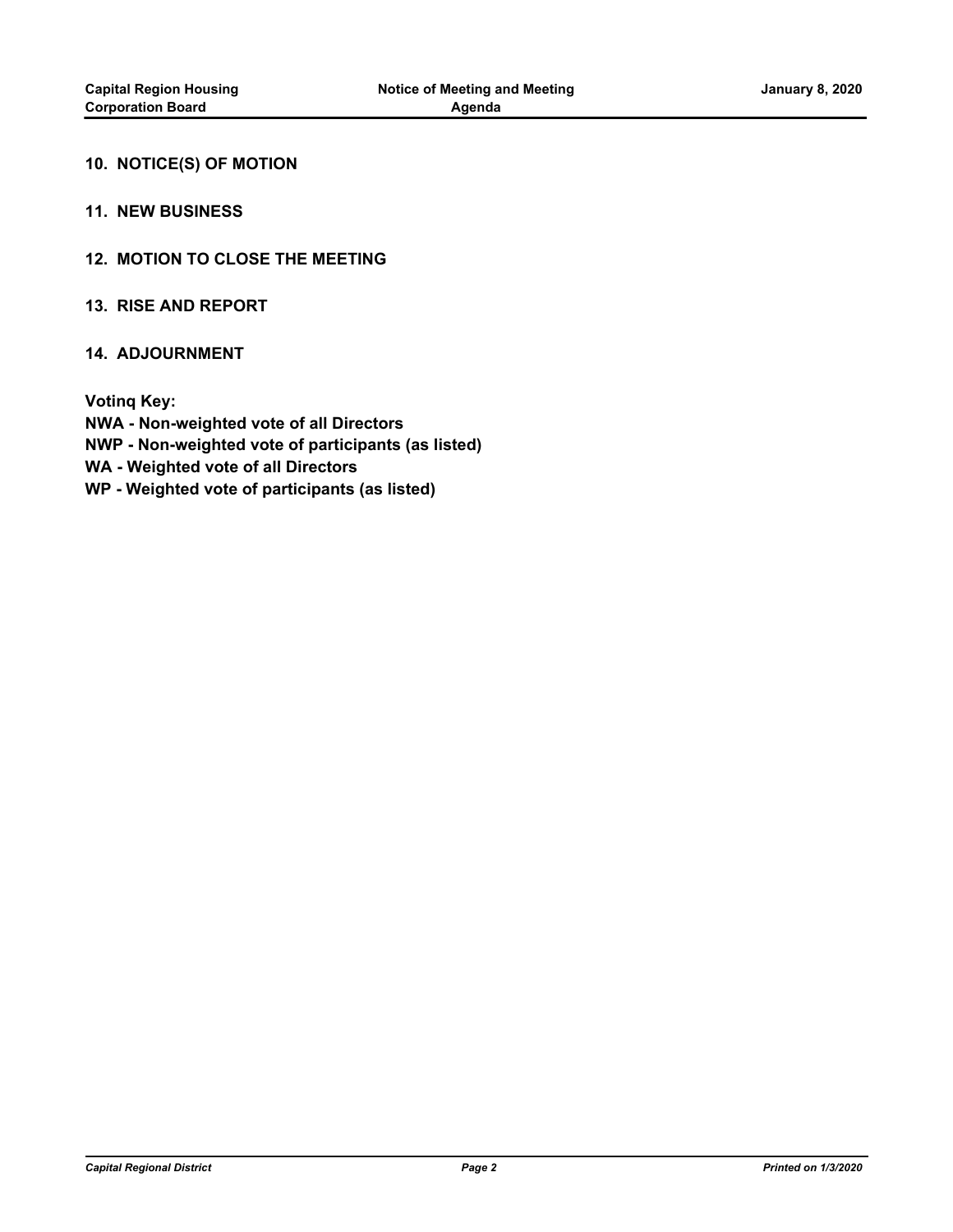

### **Meeting Minutes**

### **Capital Region Housing Corporation Board**

| Wednesday, December 11, 2019 | 12:30 PM | 6th Floor Boardroom |
|------------------------------|----------|---------------------|
|                              |          | 625 Fisgard Street  |
|                              |          | Victoria, BC        |

### PRESENT

L. Helps (Chair), D. Screech (Vice-Chair), D. Blackwell, S. Brice, M. Brame (for B. Desjardins), F. Haynes, M. Hicks (12:32 pm), G. Holman, D. Howe, B. Isitt (12:32 pm), M. Alto (for J. Loveday), C. McNeil-Smith, R. Martin, R. Mersereau (12:31 pm), K. Murdoch, G. Orr, C. Plant, J. Ranns (12:32 pm), L. Seaton, J. Bateman (for M. Tait)(12:32 pm), N. Taylor (12:31 pm), K. Williams, R. Windsor, G. Young

Staff: R. Lapham, Chief Administrative Officer; N. Chan, Chief Financial Officer; K. Lorette, General Manager, Planning and Protective Services; K. Morley, General Manager, Corporate Services; T. Robbins, General Manager, Integrated Water Services; C. Culham, Senior Manager, Regional Housing; S. Closson, Committee Clerk (Recorder)

The meeting was called to order at 12:30 pm.

### **1. TERRITORIAL ACKNOWLEDGEMENT**

Director Haynes provided a Territorial Acknowledgment.

### **2. APPROVAL OF THE AGENDA**

**MOVED by Alternate Director Alto, SECONDED by Director Howe, That the agenda for the December 11, 2019 Capital Region Housing Corporation Board meeting be approved. CARRIED**

### **3. ADOPTION OF MINUTES**

**3.1.** [19-1038](http://crd.ca.legistar.com/gateway.aspx?m=l&id=/matter.aspx?key=6127) Minutes of the November 13, 2019 Capital Region Housing Corporation Board Meeting

> **MOVED by Director Brice, SECONDED by Director Blackwell, That the minutes of the November 13, 2019 Capital Region Housing Corporation Board meeting be adopted as circulated. CARRIED**

### **4. REPORT OF THE CHAIR**

Chair Helps thanked the Board for their ongoing support in her continued role as Chair for the next year. In the next two years, the Housing Corporation will become the operator of an additional 600 units and continue to grow the portfolio.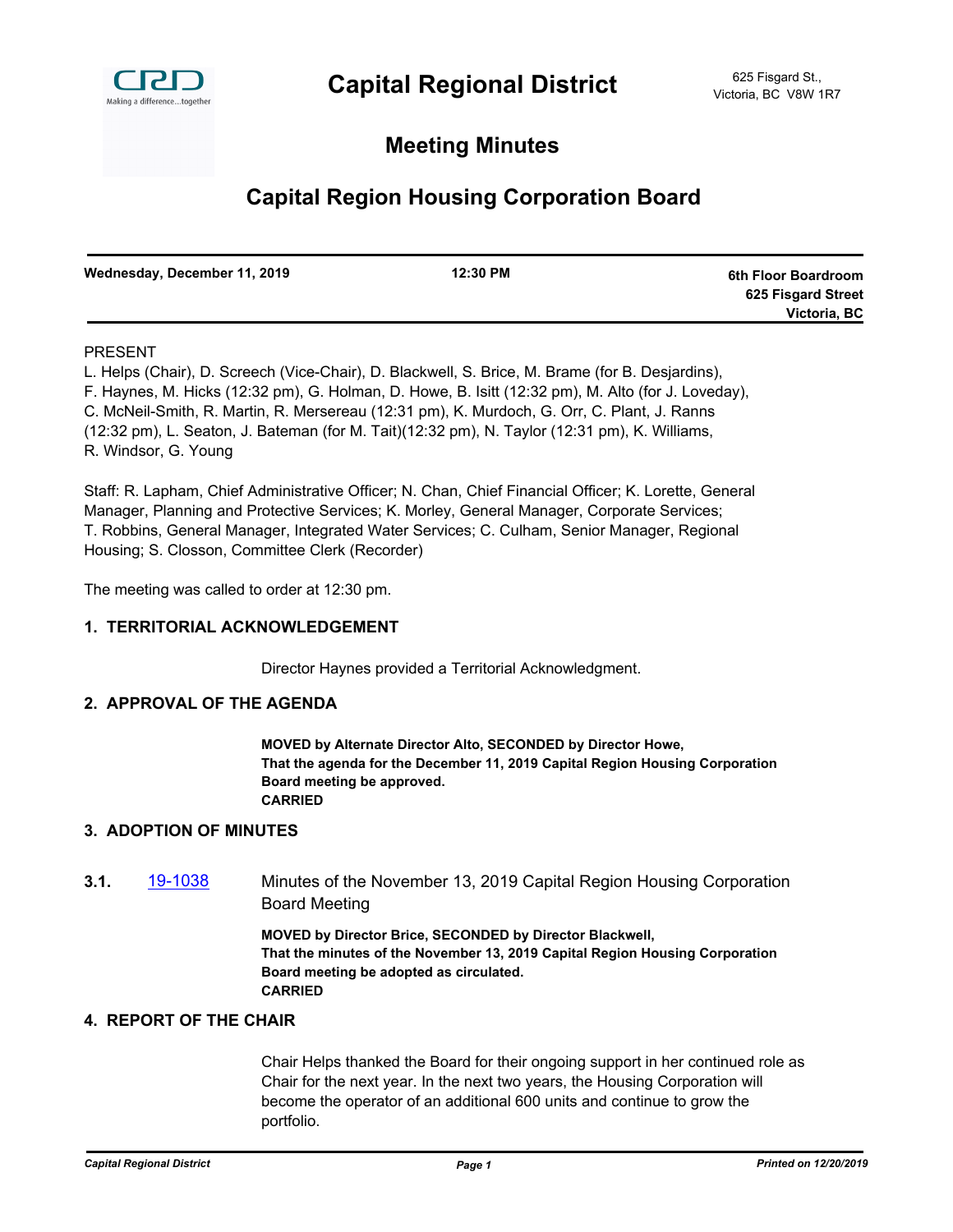#### **5. PRESENTATIONS/DELEGATIONS**

#### **5.1 Presentations**

There were no presentations.

#### **5.2 Delegations**

There were no delegations.

### **6. CONSENT AGENDA**

There were no items for consideration under this section.

#### **7. ADMINISTRATION REPORTS**

There were no items for consideration under this section.

### **8. REPORTS OF COMMITTEES**

#### **Hospitals and Housing Committee**

**8.1.** [19-1005](http://crd.ca.legistar.com/gateway.aspx?m=l&id=/matter.aspx?key=6094) Umbrella Operating Agreement (2020-2024)

K. Lorette introduced the Umbrella Operating Agreement for 2020 - 2024.

**MOVED by Director Howe, SECONDED by Director Orr, That the Capital Region Housing Corporation Board authorizes the Chief Administrative Officer to sign the Umbrella Operating Agreement with a term of January 1, 2020 - December 31, 2024. CARRIED**

**8.2.** [19-1001](http://crd.ca.legistar.com/gateway.aspx?m=l&id=/matter.aspx?key=6090) 2020 Administration and Development Services Budgets

 K. Lorette introduced the 2020 Administration and Development Services Budgets.

Discussion ensued on insurance rates.

**MOVED by Director Murdoch, SECONDED by Alternate Director Brame,**

- **a) That the Capital Region Housing Corporation 2020 Administration Budget be approved; and**
- **b) That the Capital Region Housing Corporation 2020 Development Services Budget be approved.**

**CARRIED**

**8.3.** [19-1002](http://crd.ca.legistar.com/gateway.aspx?m=l&id=/matter.aspx?key=6091) 2020 Portfolio Operating Budgets

K. Lorette spoke to the 2020 Portfolio Operating Budgets.

 Chair Helps thanked the staff for their detailed and comprehensive work on the operating budgets.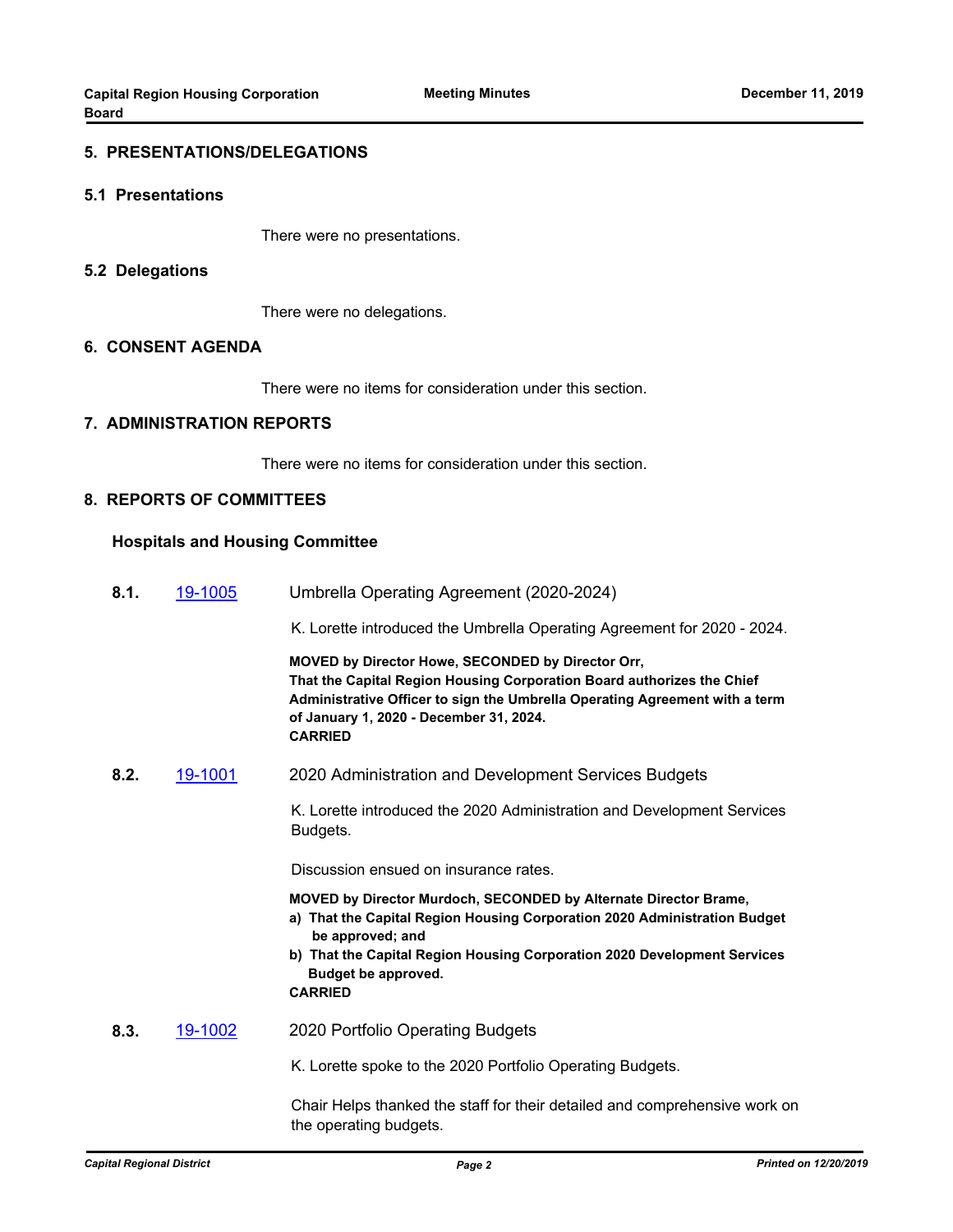**MOVED by Director Screech, SECONDED by Director Mersereau,**

- **a) That the 2020 Operating Budget for the Umbrella Operating Agreement be approved;**
- **b) That the 2020 Operating Budget for the No Operating Agreement be approved;**
- **c) That the 2020 Operating Budget for the Independent Living BC Agreement be approved;**
- **d) That the 2020 Operating Budget for the Regional Housing First Program Agreement (Millstream Ridge and Spencer) be approved;**
- **e) That the 2020 Operating Budget for the Investment in Housing Innovation be approved; and**
- **f) That any 2019 operating surplus/(deficits) to be transferred to/(from) the appropriate Portfolio Stabilization Reserves be authorized. CARRIED**
- **8.4.** [19-1003](http://crd.ca.legistar.com/gateway.aspx?m=l&id=/matter.aspx?key=6092) Five Year Routine Capital Plans (2020-2024)
	- K. Lorette introduced the Five Year Routine Capital Plans for 2020 2024.

**MOVED by Director Murdoch, SECONDED by Director Mersereau,**

- **1. a) That the Capital Region Housing Corporation Umbrella Operating Agreement (UOA) Five Year Capital Plan 2020-2024 be approved; and**
	- **b) That staff be authorized to implement the UOA 2020 capital plan.**
	- **c) That the 2020 transfer of funds of \$300,000 from the Umbrella Operating Agreement Portfolio Stabilization Reserve to the Capital Replacement Reserve Fund be approved.**
- **2. a) That the No Operating Agreement Portfolio Five Year Capital Plan 2020-2024 be approved;**
	- **b) That the 2020 transfer of Portage Place, Campus View and Royal Oak Square December 31, 2019 Capital Replacement Reserve Balances from the UOA Capital Replacement Reserve Fund to the No Operating Agreement Capital Replacement Reserve Fund be approved; and**
	- **c) That staff be authorized to implement the No Operating Agreement Portfolio 2020 capital plan year.**
- **3. a) That the Independent Living BC (ILBC) Operating Agreement (Parry Place) Five Year Capital Plan 2020-2024 be approved; and**
	- **b) That staff be authorized to implement the ILBC Operating Agreement (Parry Place) 2020 capital plan year.**
- **4. a) That the Regional Housing First Program (RHFP) Operating Agreement Five Year Capital Plan 2020-2024 be approved; and**
	- **b) That staff be authorized to implement the RHFP Operating Agreement 2020 capital plan year.**

**CARRIED**

**8.5.** [19-1004](http://crd.ca.legistar.com/gateway.aspx?m=l&id=/matter.aspx?key=6093) Major Capital Plan (2020-2024)

K. Lorette spoke to the Major Capital Plan for 2020 - 2024.

**MOVED by Director Howe, SECONDED by Director Haynes,**

- **a) That the 2020-2024 Major Capital Plan be approved; and**
- **b) That the Chief Administrative Officer be authorized to execute the \$250,000 BC Housing Management Commission Project Development Funding Repayable Loan for Michigan Square.**
- **c) That the Senior Manager Regional Housing be authorized to submit**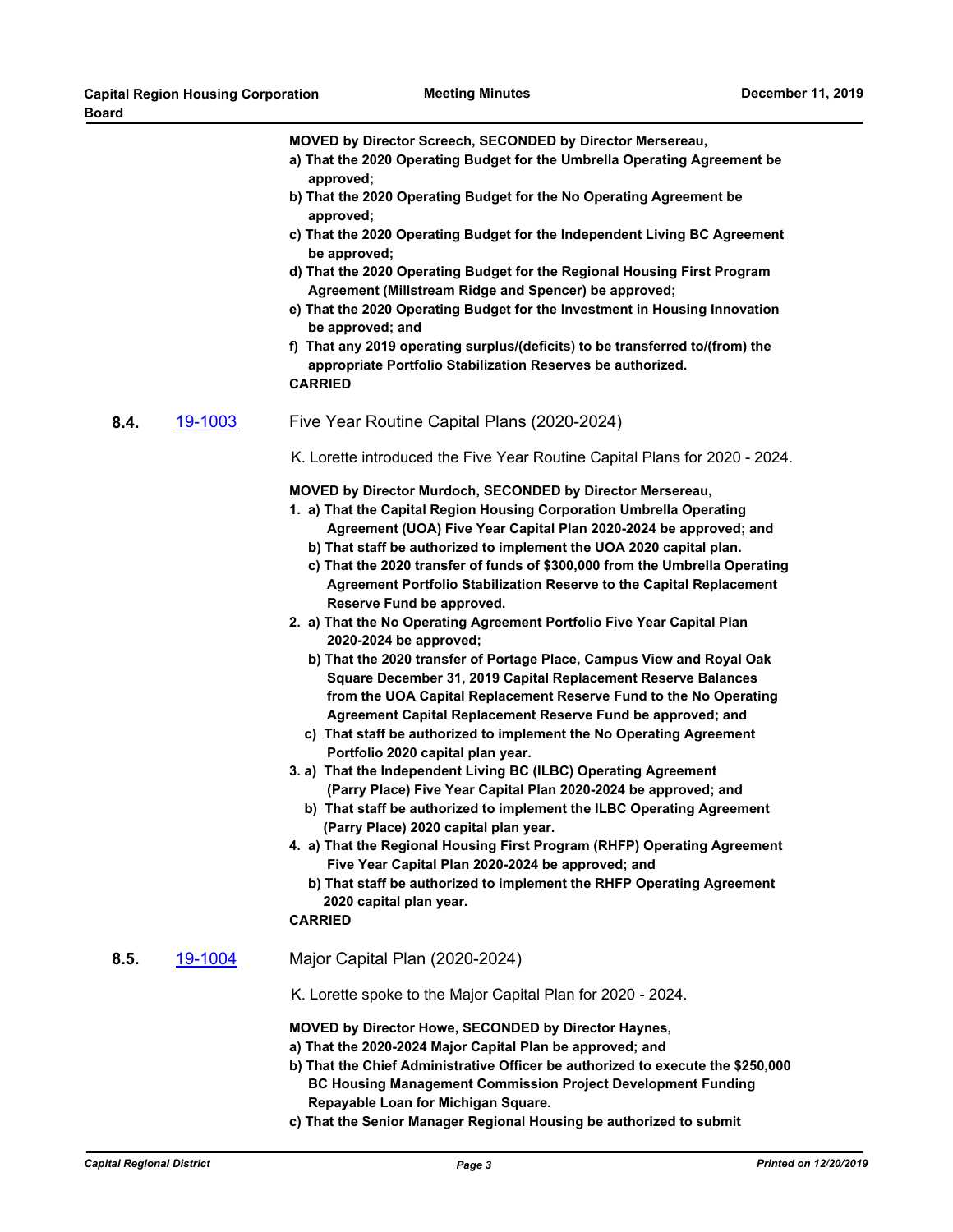**applications for the Michigan Square redevelopment to the Building BC: Community Housing Fund, the Regional Housing First Program and additional funding programs. CARRIED**

### **9. BYLAWS**

There were no bylaws for consideration under this section.

#### **10. NOTICE(S) OF MOTION**

There were no Notice(s) of Motion.

#### **11. NEW BUSINESS**

There was no new business.

### **12. MOTION TO CLOSE THE MEETING**

There was no motion to close the meeting.

### **14. ADJOURNMENT**

**MOVED by Director Murdoch, SECONDED by Director Mersereau, That the December 11, 2019 Capital Region Housing Corporation Board meeting be adjourned at 12:47 pm. CARRIED**

**CHAIR**

**CERTIFIED CORRECT:**

**\_\_\_\_\_\_\_\_\_\_\_\_\_\_\_\_\_\_\_\_\_\_\_\_\_\_\_**

**\_\_\_\_\_\_\_\_\_\_\_\_\_\_\_\_\_\_\_\_\_\_\_\_\_\_\_**

**CORPORATE OFFICER**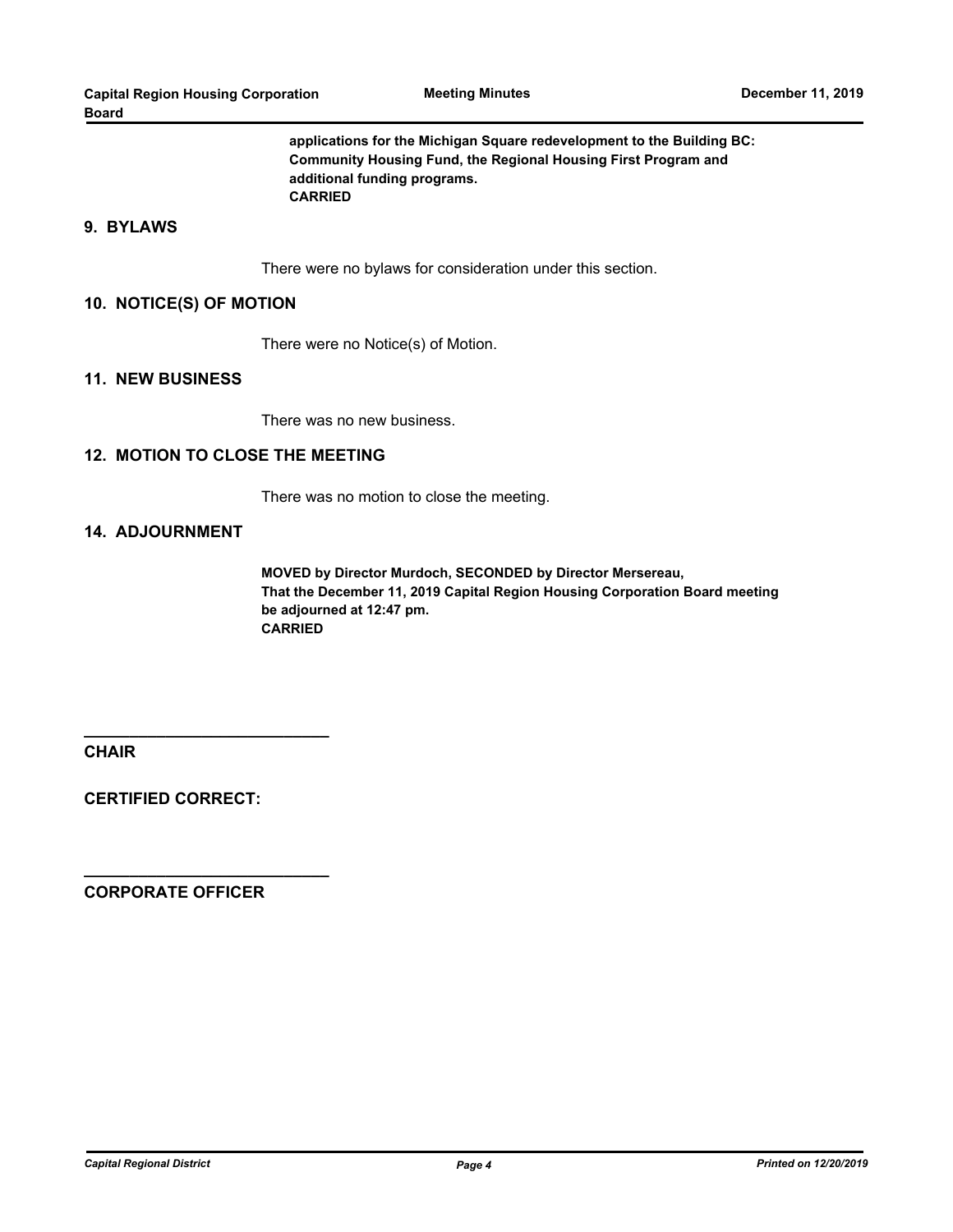

### <span id="page-6-0"></span>**[REPORT](#page-6-0) TO CAPITAL REGION HOUSING CORPORATION BOARD MEETING OF WEDNESDAY, JANUARY 08, 2020**

### <span id="page-6-1"></span>**[SUBJECT](#page-6-1) Capital Region Housing Corporation 2019 Audit Planning Discussion**

### <span id="page-6-2"></span>**[ISSUE SUMMARY](#page-6-2)**

This report provides information to the Capital Region Housing Corporation Board on the 2019 Audit Plan and related work to be completed by KPMG for the 2019 year-end audit of the Capital Region Housing Corporation (CRHC).

### <span id="page-6-3"></span>**[BACKGROUND](#page-6-3)**

Under Section 377 of the *Local Government Act*, the CRHC is required to appoint an auditor licensed under the *Business Corporations Act*. The CRHC currently uses KPMG for its annual audit process.

Consistent with the approach from previous years, the auditors circulate the audit plan to the Board for information prior to the start of the audit. KPMG will make a presentation to the Board to review the 2019 annual Audit Planning Report (Appendix A), as a fundamental component of the CRHC's annual financial statement audit. This is a standard audit procedure and is similarly undertaken by other local governments and not-for-profit organizations in the region.

The presentation will provide the Board with an overview of the audit strategy and approach that KPMG will use in addressing any significant risks. The audit plan is designed to identify and address key financial reporting risks, including fraud, by evaluating the existence, quality and effectiveness of management's internal controls over financial reporting. KPMG notes, in Appendix A, that they have not identified any areas of significant financial reporting risks. However, there is a presumed fraud risk around management override of controls. KPMG addresses this risk by performing testing of journal entries and other adjustments, performing a retrospective review of estimates and evaluating the business rationale of significant unusual transactions. Additionally, at the Board meeting, KPMG will obtain the Board's views on the risk of fraud for the CRHC.

KPMG will present to the Board an overview of the audit cycle, timetable and specific areas that the audit will focus on: Regional Housing First Program, cash and investments, tangible capital assets, accounts payable, mortgages payable, fund balances, replacement reserve, revenue and expenses. KPMG will provide the basis of audit materiality deemed necessary to evaluate any misstatements they identify during the audit.

### <span id="page-6-4"></span>**[ALTERNATIVES](#page-6-4)**

### *Alternative 1*

<span id="page-6-6"></span>That the Capital Region Housing Corporation 2019 Audit Plan developed by KPMG be approved.

### *Alternative 2*

<span id="page-6-5"></span>That this report be referred back to staff for additional information.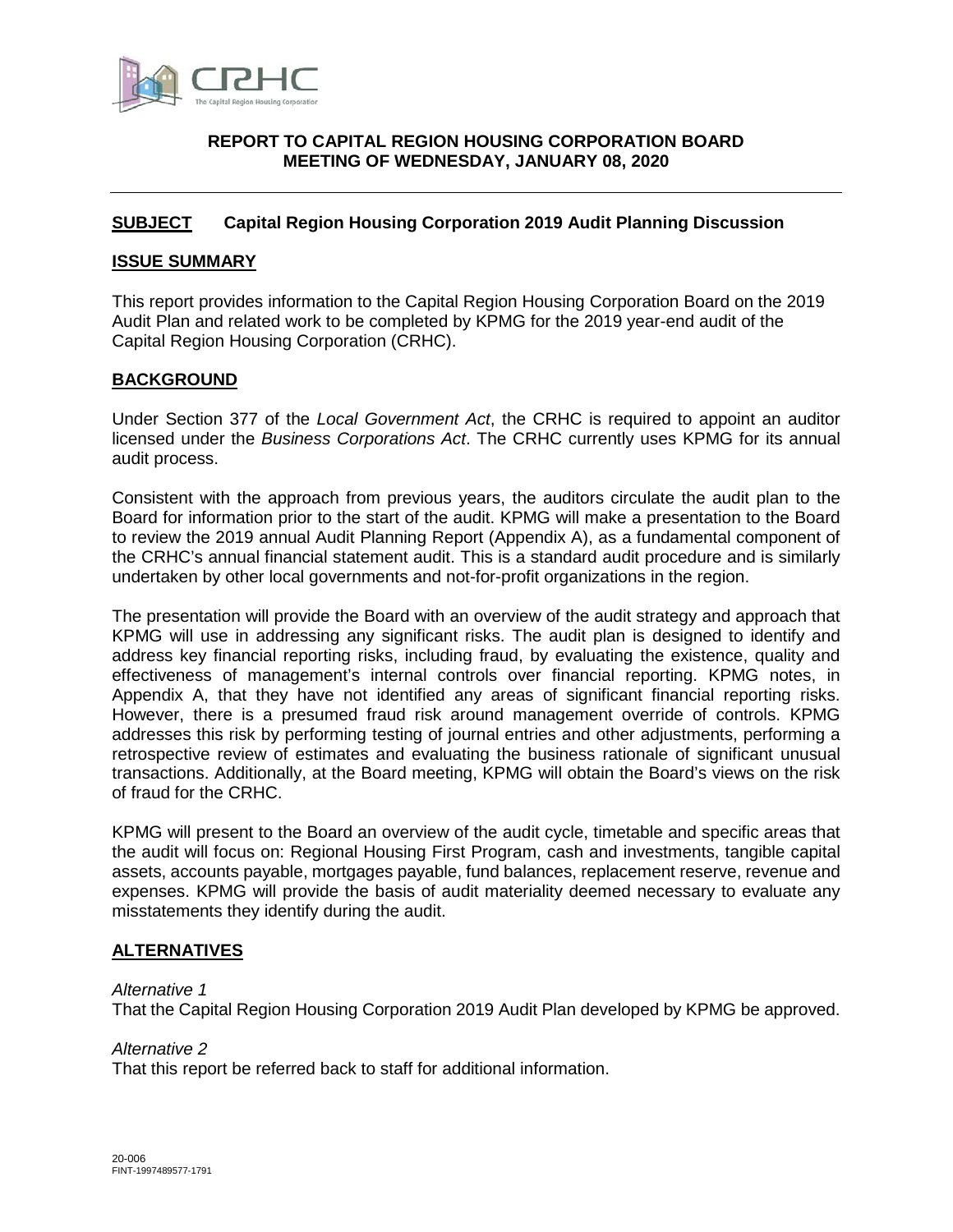### **[IMPLICATIONS](#page-6-5)**

### *Financial Implications*

KPMG will begin the year end field work February 24, 2020, for two weeks. While onsite the auditors perform sample testing on many areas including invoices, journal entries, accounts receivables, and accounts payable in order to gain reasonable assurance that all aspects of financial transactions are being recorded and reported in compliance with Canadian Public Sector Accounting Standards (PSAS) including the 4200 standards for government not-for-profit organizations. The audit team will also conduct interviews with staff in order to review internal controls and processes.

Subsequent to completion of the audit field work, financial statements will be finalized by CRHC staff. As part of the audit process, the auditors will provide the Hospital and Housing Committee with a detailed Audit Findings Report. The finalized financial statements will be presented to the Board.

### <span id="page-7-0"></span>**[CONCLUSION](#page-7-0)**

KPMG's primary objective of the Financial Statement audit is to present an opinion on the extent to which the CRHC's financial statements are fairly presented, in accordance with the PSAS principles. As part of the annual audit, KPMG provides an audit plan to the Board. The auditors will conduct their audit of the 2019 financial statements pursuant to this plan.

### **RECOMMENDATION**

[That the Capital Region Housing Corporation 2019 Audit Plan developed by KPMG be approved.](#page-6-6)

| Submitted by: Rianna Lachance, BCom, CPA, CA, Senior Manager, Financial Services |
|----------------------------------------------------------------------------------|
| Concurrence: Nelson Chan, MBA, CPA, CMA, Chief Financial Officer                 |
| Concurrence: Kevin Lorette, Acting Chief Administrative Officer                  |

### **ATTACHMENT:**

Appendix A: [KPMG CRHC 2019 Audit Planning Report](https://goto.crd.bc.ca/teams/cs/0550CRDBoards/2020-01-08CRHCBoardAppendixA-KPMG2019AuditPlanningReport.PDF)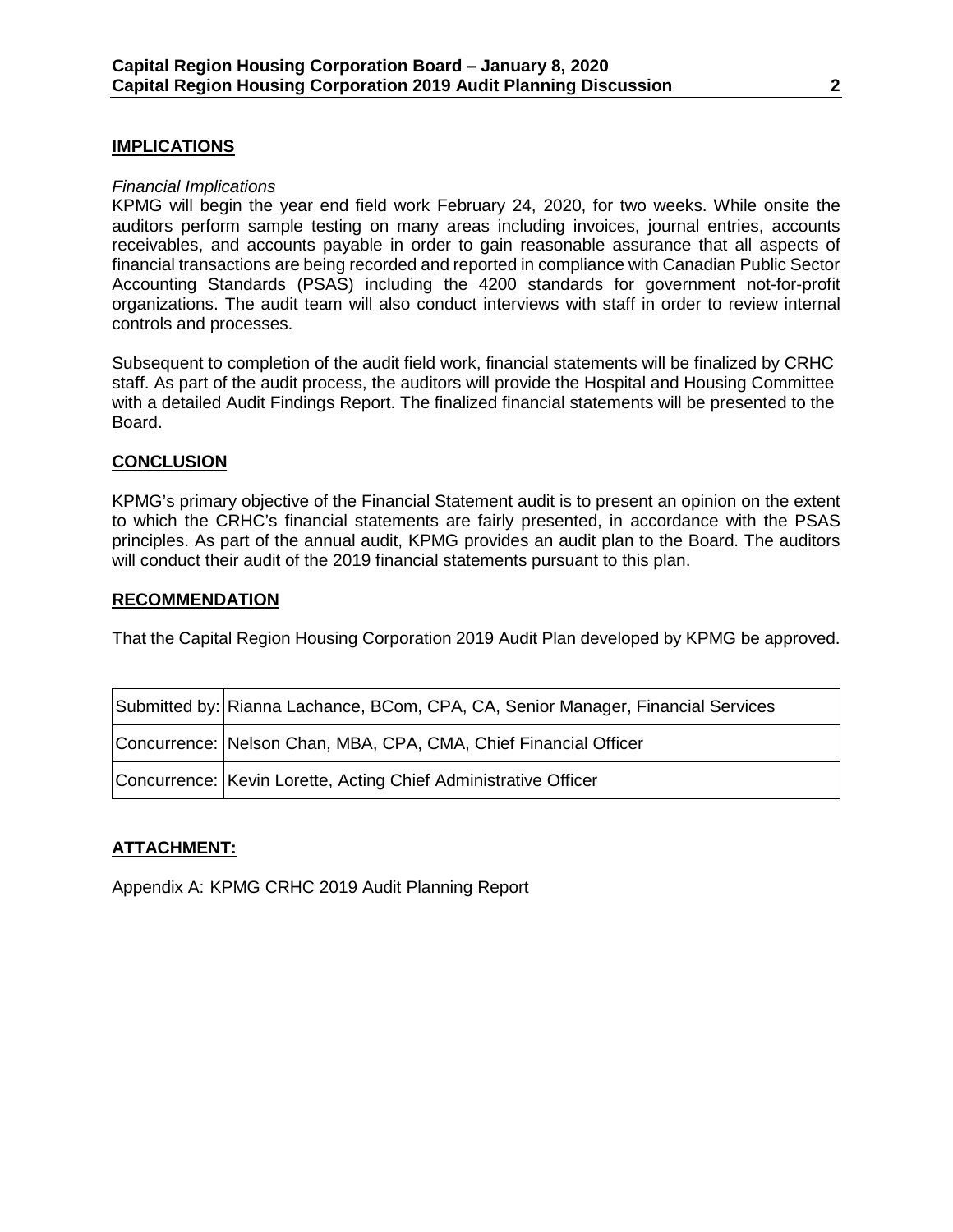### kpmg

# Capital Region Housing **Corporation**

Audit Planning Report for the year ended December 31, 2019

 $KPMG$  14P

December 2, 2019, for presentation on January 8, 2020

kpmg.ca/audit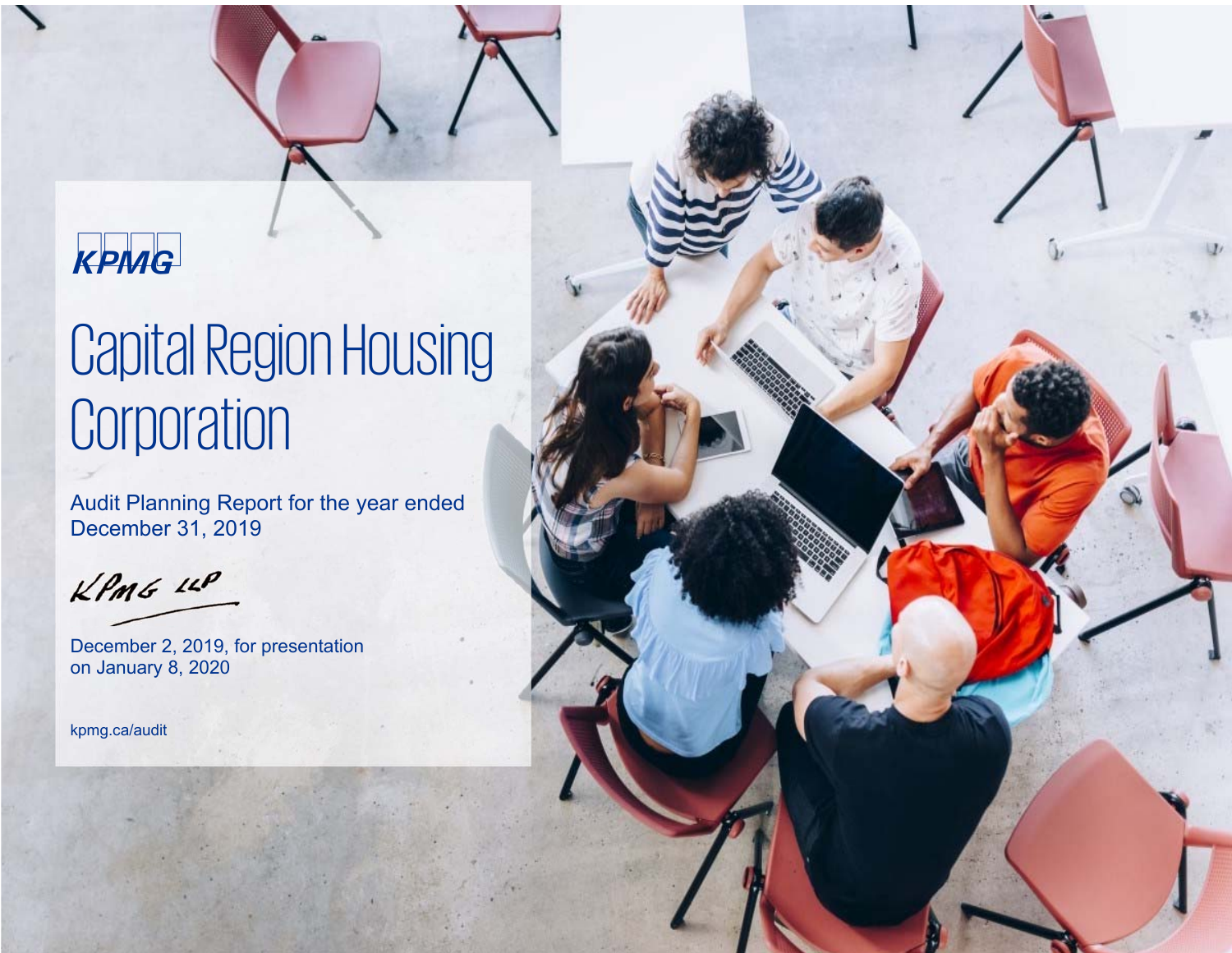# Table of contents

| <b>Executive summary</b>                  |                   |
|-------------------------------------------|-------------------|
| Audit risks                               | 3                 |
| Changes in operations                     | 4                 |
| Materiality                               | 5                 |
| The audit of today, tomorrow & the future | 6                 |
| Key deliverables and milestones           |                   |
| Current developments                      | 8                 |
| Appendices                                | $12 \overline{ }$ |
|                                           |                   |

At KPMG, we are **passionate** about earning your **trust**. We take deep **personal accountability**, individually and as a team, to deliver **exceptional service and value** in all our dealings with you.

At the end of the day, we measure our success from the **only perspective that matters – yours**.



The contacts at KPMG in connection with this report are:

**Lenora Lee Audit Engagement Partner Tel: (250) 480-3588 lenoramlee@kpmg.ca** 

**Sarah Burden Audit Senior Manager Tel: (250) 480-3562 sburden1@kpmg.ca** 

**Hanna Hatherley Audit Senior Manager Tel: (250) 480-3680 hhatherley@kpmg.ca** 

This Audit Planning Report should not be used for any other purpose or by anyone other than the Board of Directors. KPMG shall have no responsibility or liability for loss or damages or claims, if any, to or by any third party as this Audit Planning Report has not been prepared for, and is not intended for, and should not be used by, any third party or for any other purpose.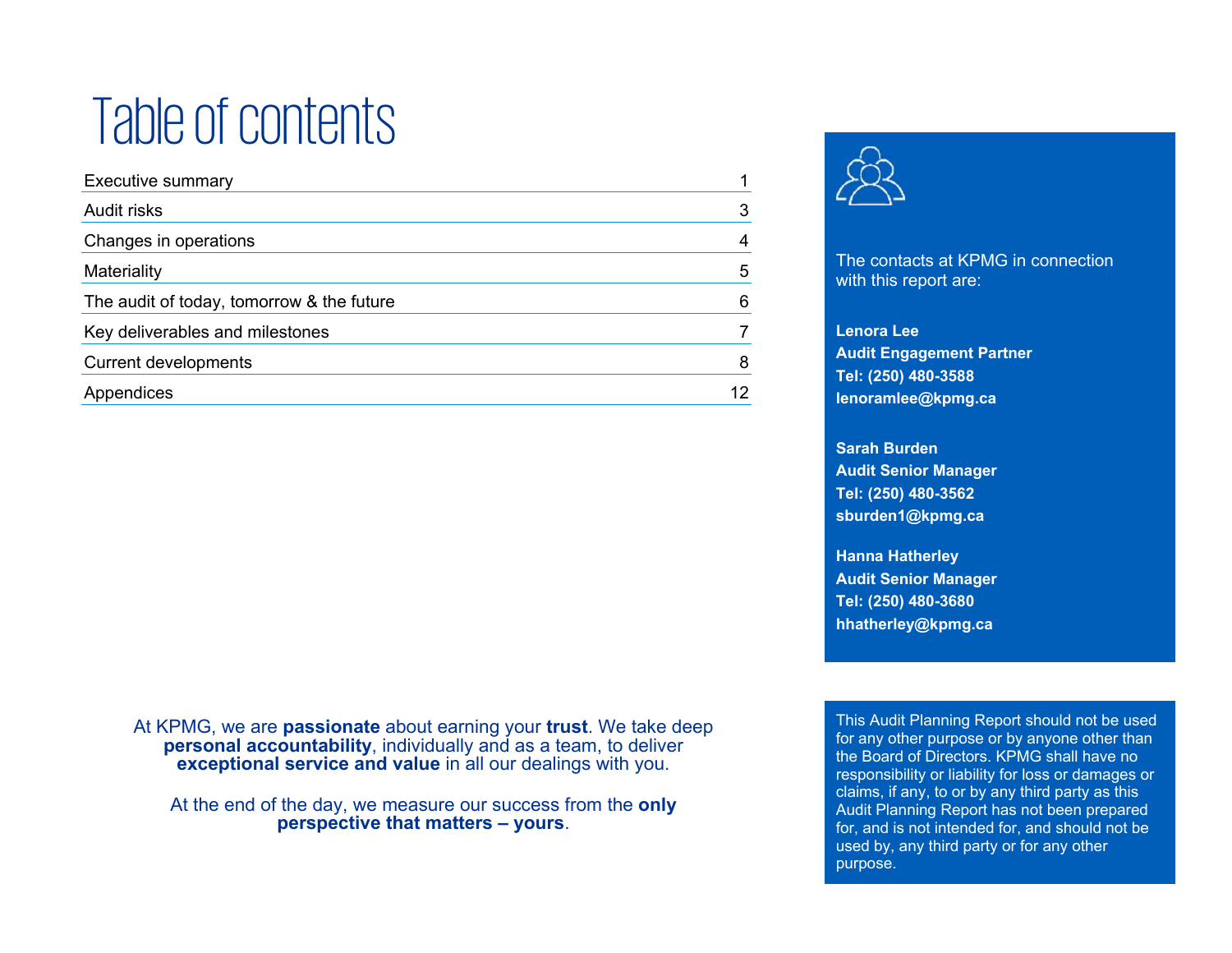

# Executive summary

We are pleased to provide for your review the following information relating to the planned scope and timing for the audit of the financial statements of the Capital Region Housing Corporation (the "Entity") for the year ended December 31, 2019.



### **Audit risk**

Our audit of the Entity is risk-focused. As part of our audit process, we have had discussions with management about any changes in the organization or other items that should be brought to our attention and considered the impact to the audit.

See page 3 for further details.

### **Changes in operations**

During the 2019 fiscal year, the Entity began operations of the Regional Housing First Program.

See page 4 for further details.

### **Changes in accounting standards**

PS 3430 *Restructuring Transactions* is effective for the Entity's 2019 fiscal year. There is no expected impact on the financial statements from the adoption of the new accounting standard.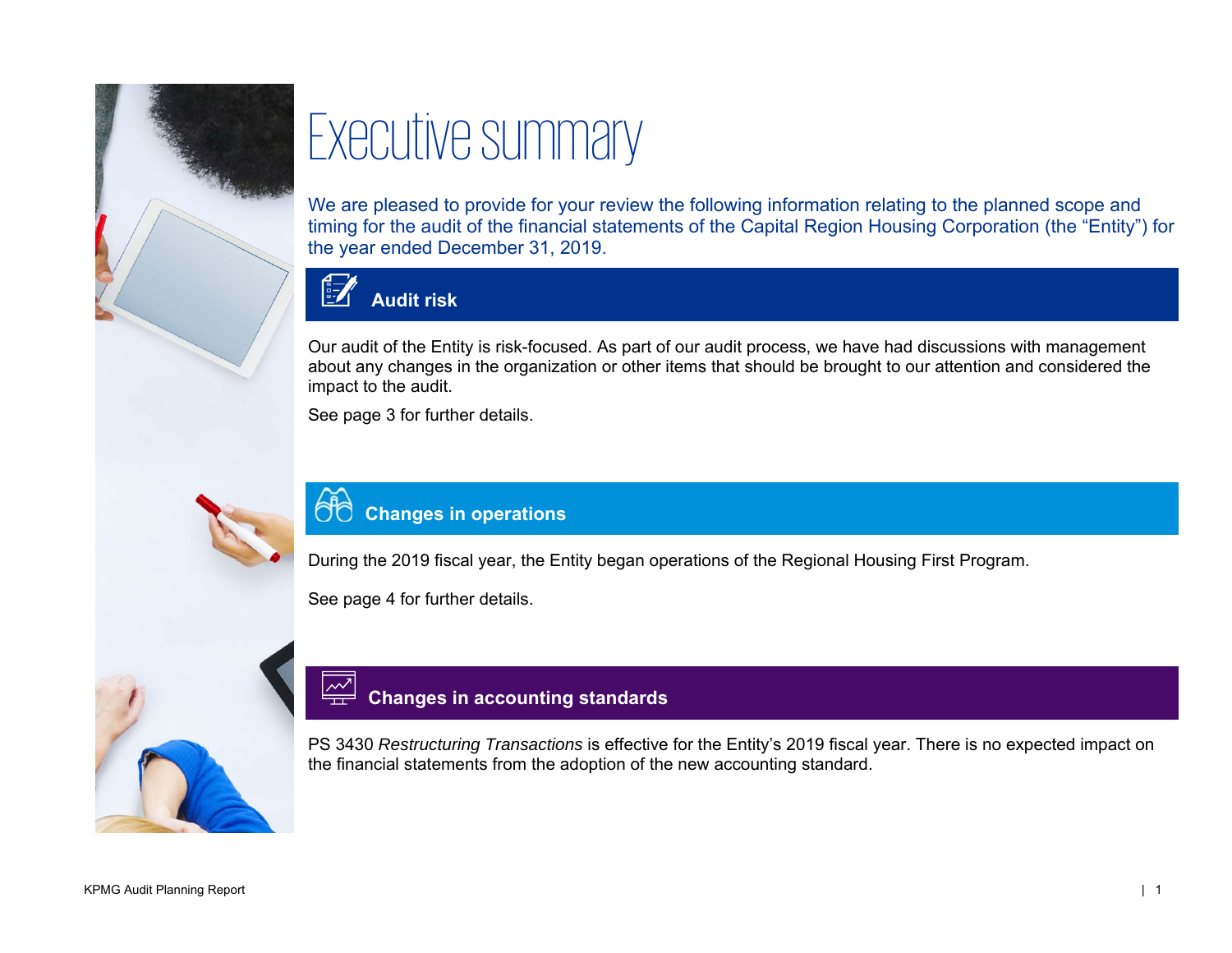

# Executive summary (continued)

#### 圍 **Audit materiality**

Materiality has been determined based on total revenues. We have determined materiality to be \$450,000 (2018 - \$430,000) for the year ending December 31, 2019.

See page 5 for further details.

### **Independence**

We are independent of the Entity and have extensive quality control and conflict checking processes in place. We provide complete transparency on all services and follow the Entity's approved protocols.

### 圍 **Current developments**

See pages 8 to 11 for the current developments update.

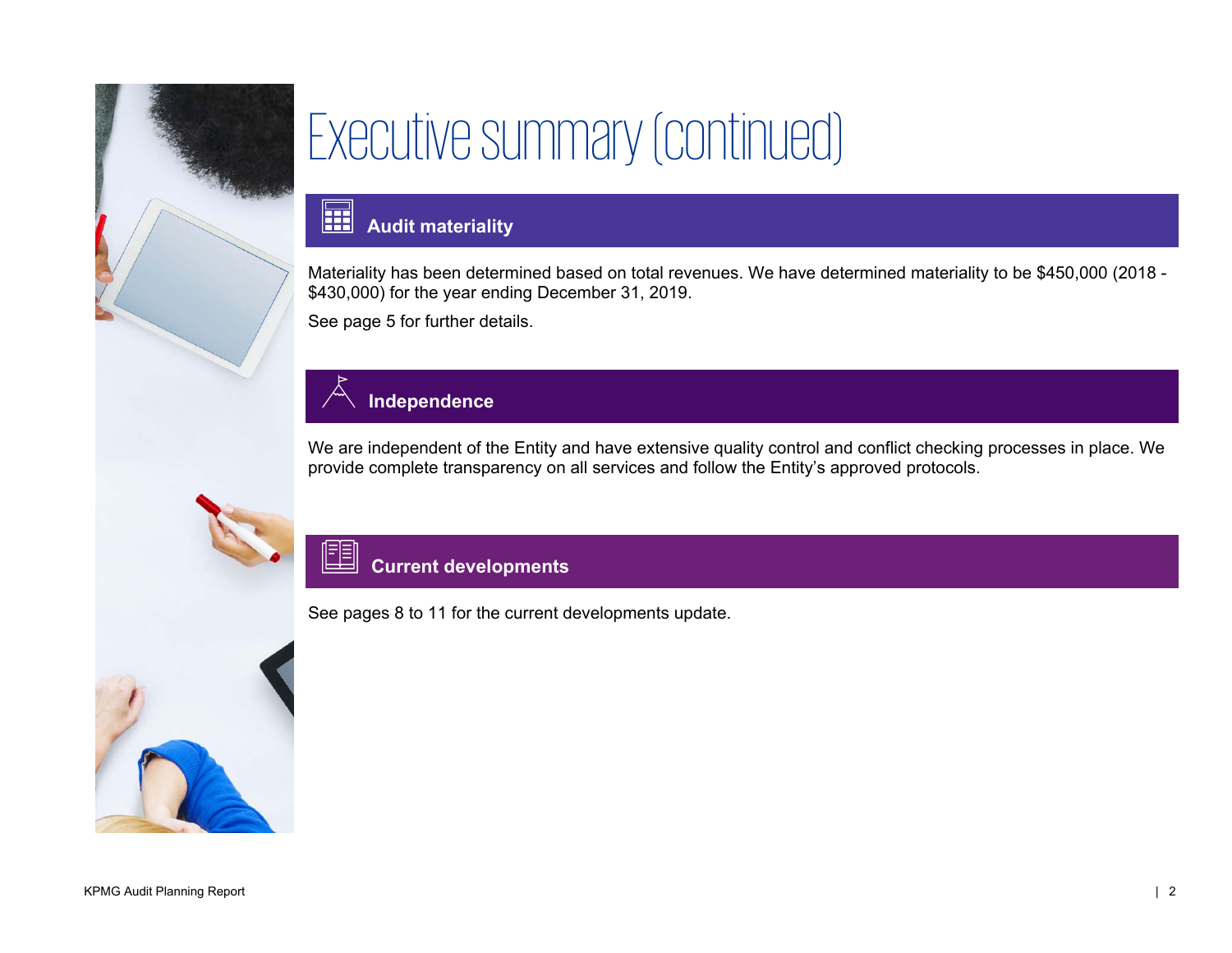

# Audit risks

| <b>Professional requirements</b>                                                                                                                                                                                                                                            | Why is it significant?                                                                                                                   |  |
|-----------------------------------------------------------------------------------------------------------------------------------------------------------------------------------------------------------------------------------------------------------------------------|------------------------------------------------------------------------------------------------------------------------------------------|--|
| Fraud risk from revenue recognition. There are generally<br>pressures or incentives on management to commit<br>fraudulent financial reporting through inappropriate revenue<br>recognition when there is an expectation to maintain a<br>balanced budget from year to year. | This is a presumed fraud risk.                                                                                                           |  |
| Fraud risk from management override of controls.                                                                                                                                                                                                                            | This is a presumed fraud risk. We have not identified any<br>specific additional risks of management override relating to<br>this audit. |  |

### **Our audit approach**

The risk of fraud from revenue recognition has been rebutted as there were no significant pressures or incentives identified related to revenue recognition.

As the risk of management override is not rebuttable, our audit methodology incorporates the required procedures in professional standards to address this risk. These procedures include testing of journal entries and other adjustments, performing a retrospective review of estimates and evaluating the business rationale of significant unusual transactions.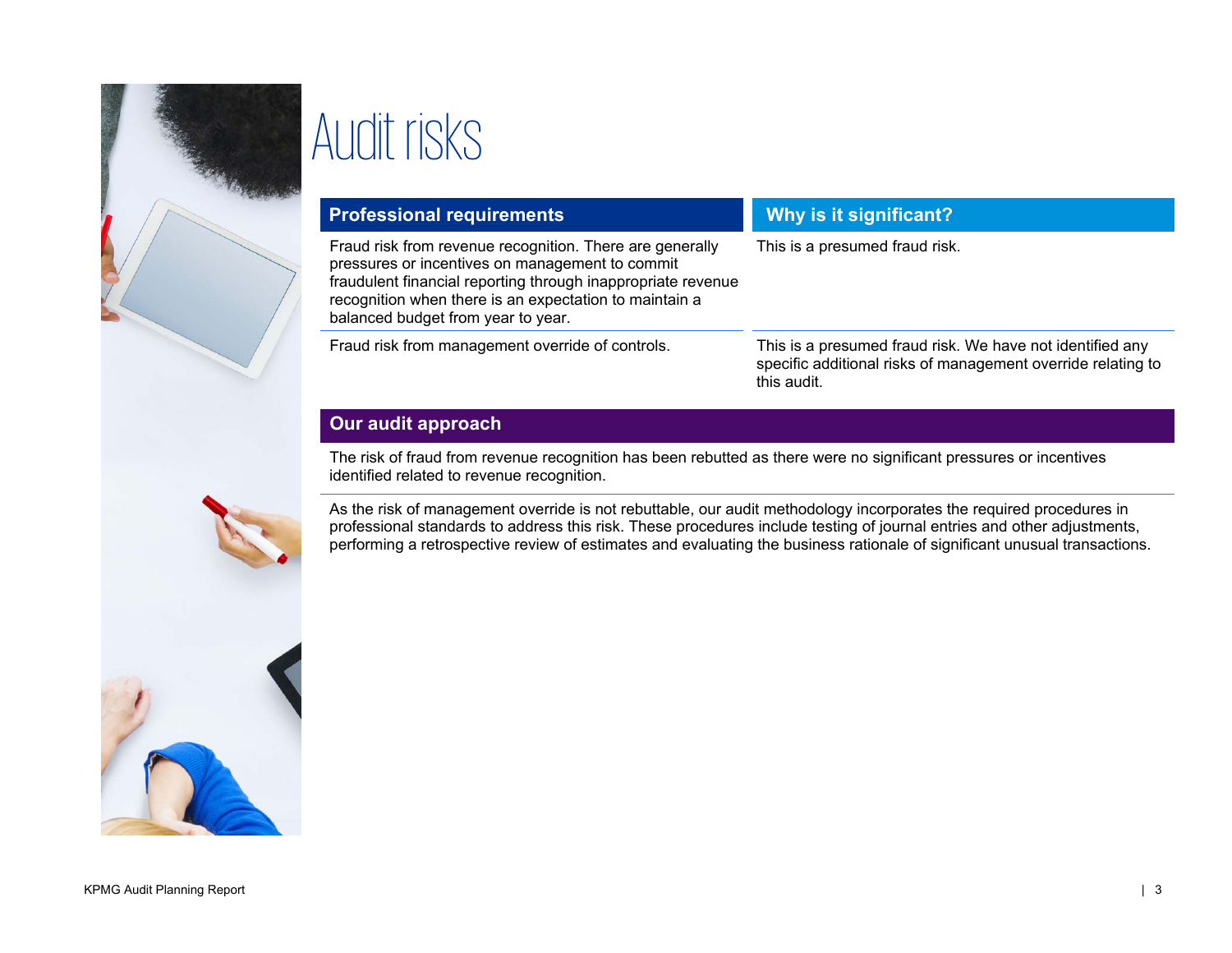

# Changes in operations

| Significant update in operations | Why is it significant?                                                                                                                                 |
|----------------------------------|--------------------------------------------------------------------------------------------------------------------------------------------------------|
| Regional Housing First Program   | This is a new business model for CRHC and will<br>involve significant funding, capital asset expenditure<br>and new transactions between CRD and CRHC. |

### **Our audit approach**

- We will review the Board meeting minutes and any related committees for this program.
- We will obtain and review the contracts and agreements between CRD, CRHC, BC Housing and CMHC.
- Significant funding received and expenses incurred during 2019 will be compared to bank statements, contractual agreements and invoices.
- We will assess management's accounting and disclosures for the transactions related to this new program.

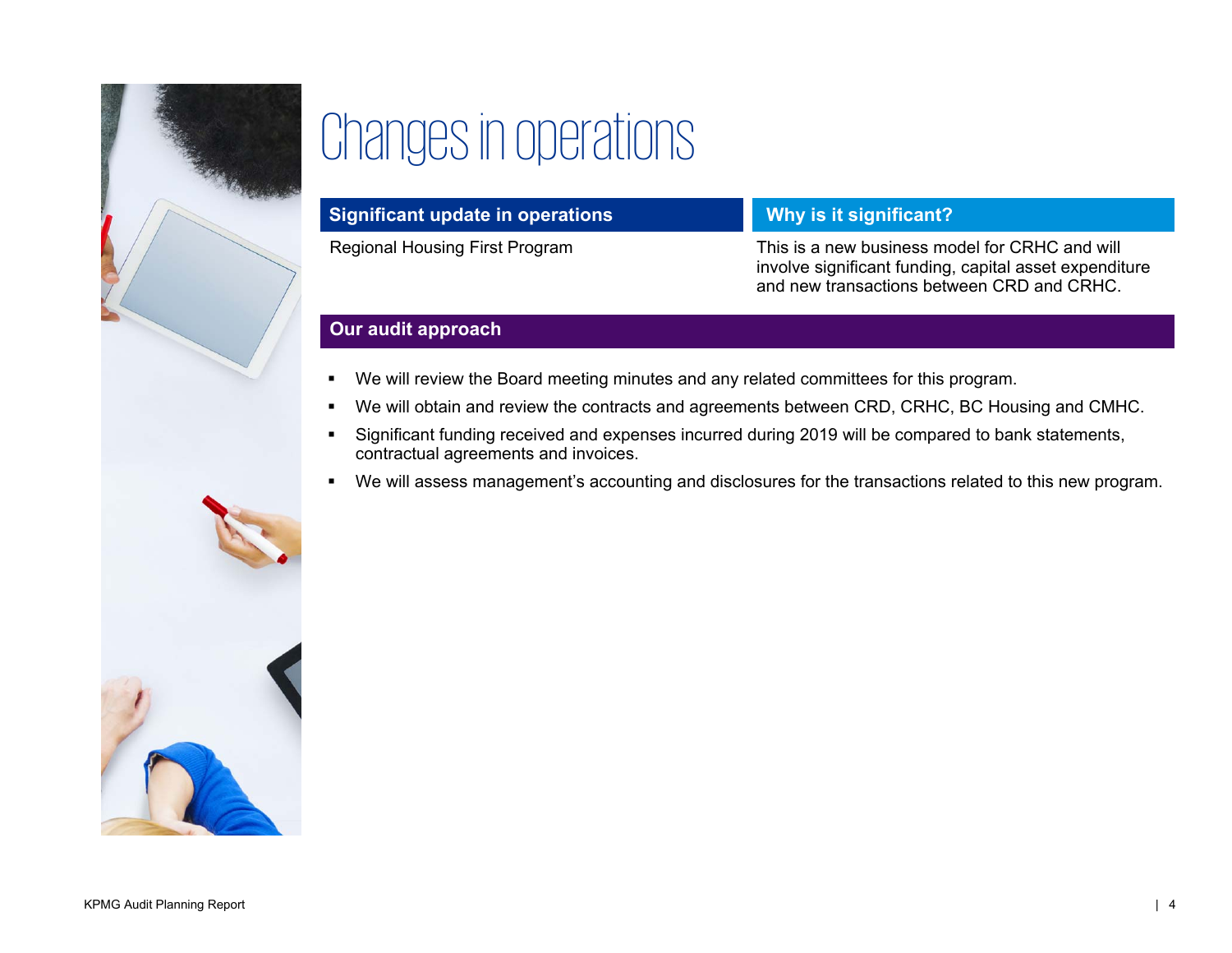## **Materiality**

| <b>Materiality determination</b>                             | <b>Comments</b>                                                                                                                                                                                                                                             | <b>Amount</b> |
|--------------------------------------------------------------|-------------------------------------------------------------------------------------------------------------------------------------------------------------------------------------------------------------------------------------------------------------|---------------|
| <b>Materiality</b>                                           | Determined to plan and perform the audit and to evaluate the effects<br>of identified misstatements on the audit and of any uncorrected<br>misstatements on the financial statements. The corresponding amount<br>for the prior year's audit was \$430,000. | \$450,000     |
| <b>Benchmark</b>                                             | Based on prior year audited total revenues. This benchmark is<br>consistent with the prior year. The corresponding amount for the prior<br>year's audit was \$16.7M.                                                                                        | \$17.2M       |
| % of Benchmark                                               | The corresponding percentage for the prior year's audit was 2.6%.                                                                                                                                                                                           | 2.6%          |
| <b>Audit Misstatement Posting</b><br><b>Threshold (AMPT)</b> | Threshold used to accumulate misstatements identified during the<br>audit. The corresponding amount for the previous year's audit was<br>\$21,500.                                                                                                          | \$22,500      |

Materiality is used to scope the audit, identify risks of material misstatements and evaluate the level at which we think misstatements will reasonably influence users of the financial statements. It considers both quantitative and qualitative factors.

To respond to aggregation risk, we design our procedures to detect misstatements at a lower level of materiality.

Professional standards require us to re-assess materiality at the completion of our audit based on period-end results or new information in order to confirm whether the amount determined for planning purposes remains appropriate.

### **We will report to the Board of Directors:**



Corrected audit misstatements

BY

Uncorrected audit misstatements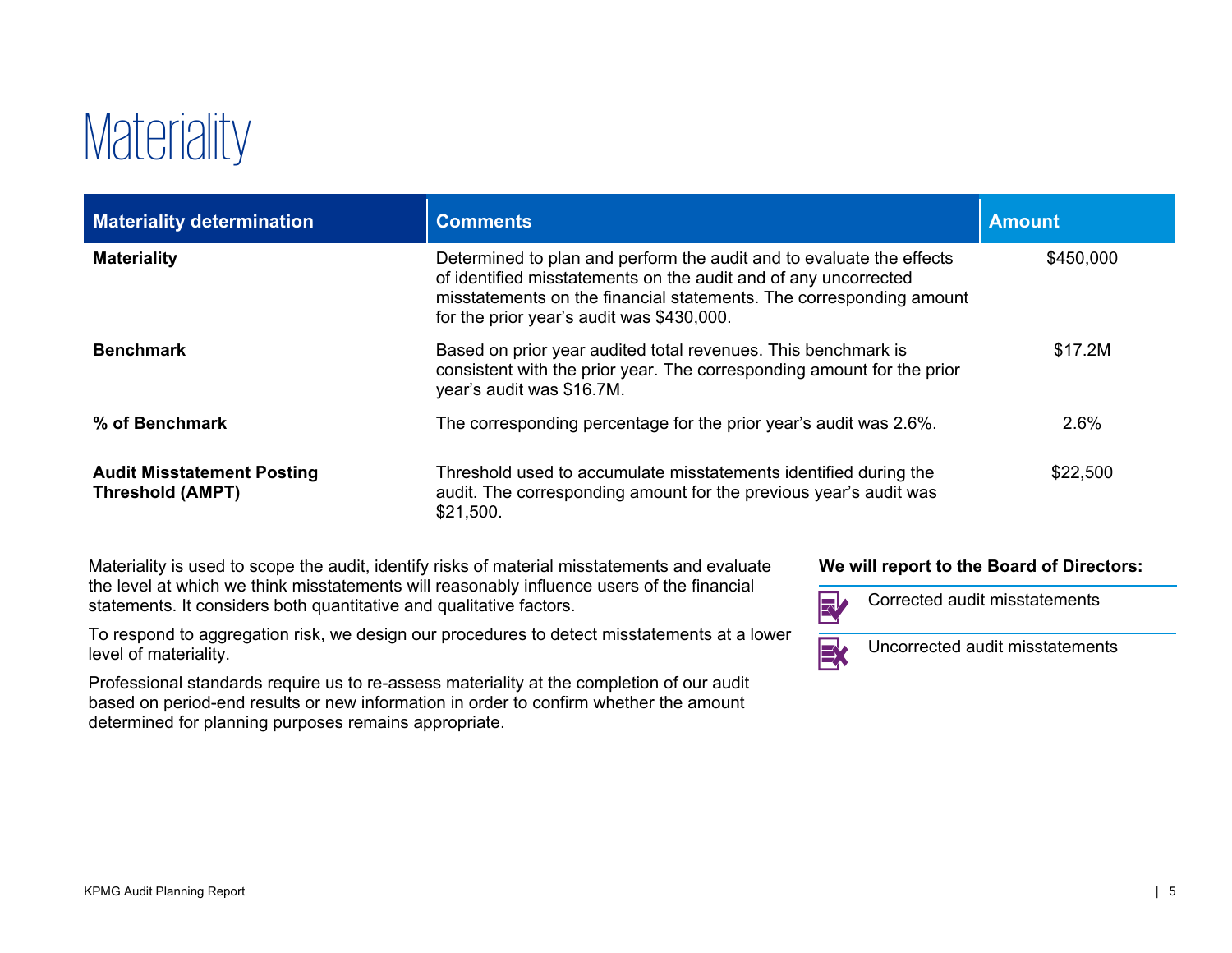### The audit of today, tomorrow & the future

As part of KPMG's technology leadership, our audit practice has developed technologies and alliances to continuously enhance our capabilities and deliver an exceptional audit experience.

Technology empowers us with the ability to perform deep analysis over your financial information, focusing our effort and interactions on the areas of greatest risk and minimizing disruption to your business.



| <b>Technology we use today</b>                              |                                                                                                                                                                                                                                                                                                                                                                                                                                                                                            |
|-------------------------------------------------------------|--------------------------------------------------------------------------------------------------------------------------------------------------------------------------------------------------------------------------------------------------------------------------------------------------------------------------------------------------------------------------------------------------------------------------------------------------------------------------------------------|
| <b>Tool</b>                                                 | <b>Benefit to audit</b>                                                                                                                                                                                                                                                                                                                                                                                                                                                                    |
| <b>KPMG Clara</b><br><b>Advanced</b><br><b>Capabilities</b> | KPMG Clara Advanced Capabilities leverage our data and analytics capabilities, enabling us to analyze<br>100% of your general ledger data in the planning and account analysis stage and adjust our planned audit<br>approach accordingly to target the areas of greatest risk.                                                                                                                                                                                                            |
| <b>Visualization Tool</b>                                   | Our Visualization tool is a powerful and flexible end-to-end analytics platform which we leverage to display<br>dynamic visualization of your data. This enables us to provide valuable insights to your business throughout<br>our audit process.                                                                                                                                                                                                                                         |
| <b>Account Analysis</b><br>Tool                             | Our account analysis tool provides meaningful general ledger data insights during the planning phase of the<br>audit that can be used to assist the engagement team in obtaining a more thorough understanding of the<br>business processes and underlying flow of transactions through utilization of Account Analysis, Visual<br>Ledger and Journal Entry Analysis functional features. Our tool enables a more precise risk assessment and<br>development of a tailored audit approach. |
| <b>Data Extraction</b><br>& Analytics Tools                 | Our data extraction tools assist with risk assessment procedures and perform automated audit procedures in<br>key cycles using data extracted directly from your ERP system.                                                                                                                                                                                                                                                                                                               |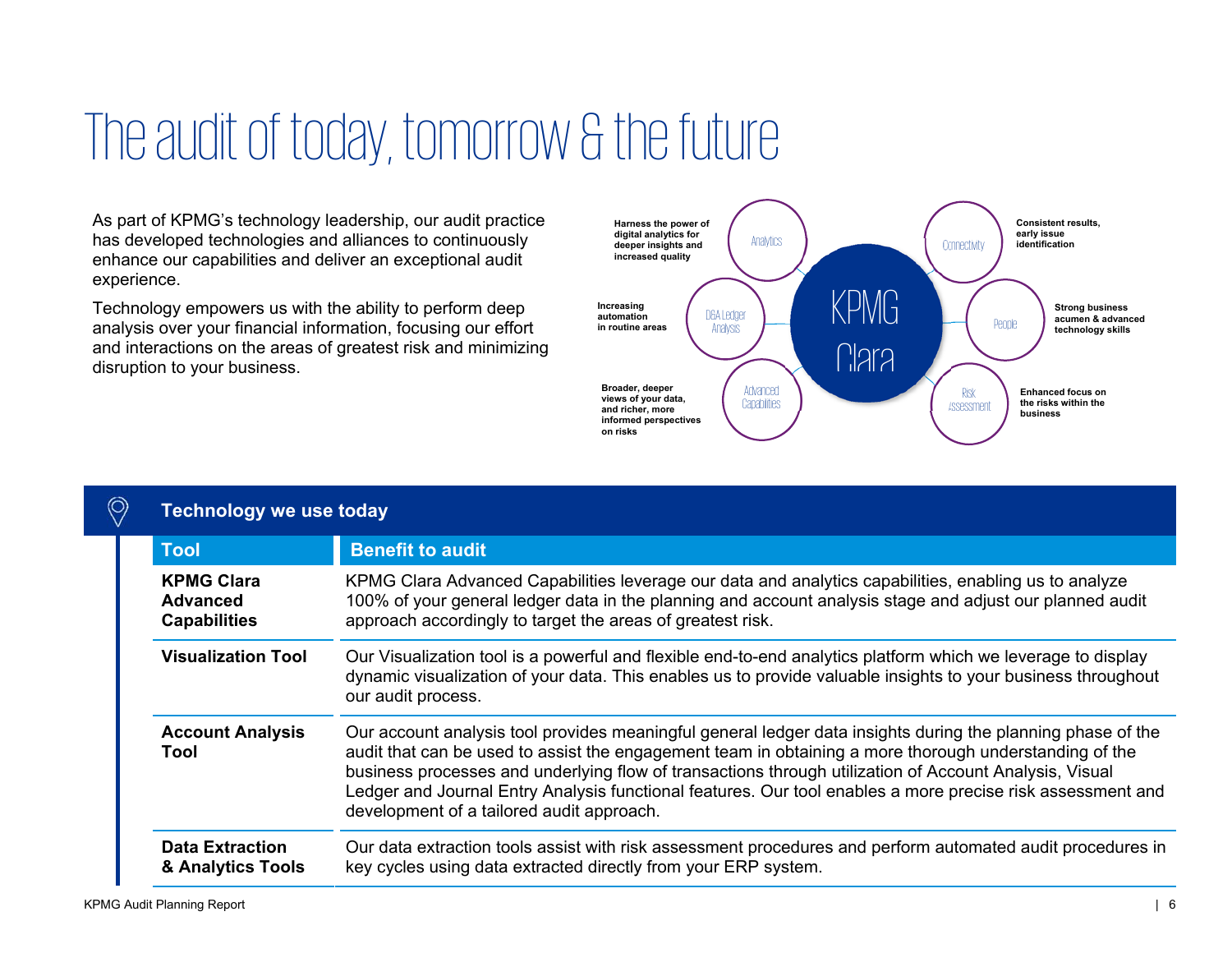### Key deliverables and milestones

| $\frac{1}{\sigma}$<br>$\bullet$ - | Interim fieldwork |                                         | Year-end fieldwork |                                                                        |
|-----------------------------------|-------------------|-----------------------------------------|--------------------|------------------------------------------------------------------------|
| October 2019                      | November 2019     | December 2019                           | February 2020      | <b>March 2020</b>                                                      |
| Planning                          |                   | Provide Audit<br><b>Planning Report</b> |                    | <b>Provide Audit</b><br><b>Findings Report and</b><br>auditors' report |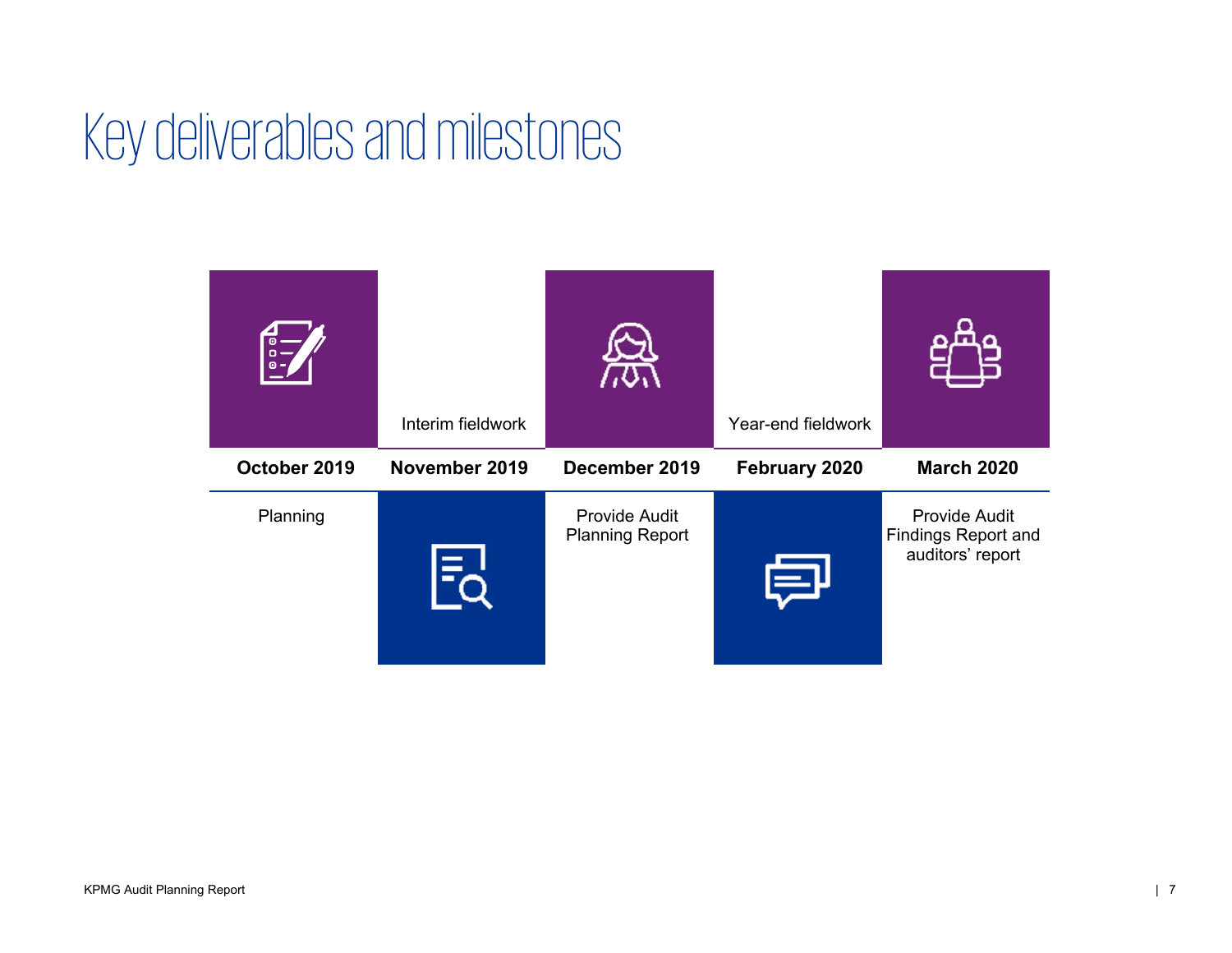# Current developments

| <b>Standard</b>                        | <b>Summary and implications</b>                                                                                                                                                                                                                                                                                                                                                                                                                                                                                                                                                                                                                                                                                                                                                                                                                                                                                                                                                                                                                                                                                                                                                                                                                                                                                                                                                                                                                                                                                                                                                                                   |
|----------------------------------------|-------------------------------------------------------------------------------------------------------------------------------------------------------------------------------------------------------------------------------------------------------------------------------------------------------------------------------------------------------------------------------------------------------------------------------------------------------------------------------------------------------------------------------------------------------------------------------------------------------------------------------------------------------------------------------------------------------------------------------------------------------------------------------------------------------------------------------------------------------------------------------------------------------------------------------------------------------------------------------------------------------------------------------------------------------------------------------------------------------------------------------------------------------------------------------------------------------------------------------------------------------------------------------------------------------------------------------------------------------------------------------------------------------------------------------------------------------------------------------------------------------------------------------------------------------------------------------------------------------------------|
| <b>Asset Retirement</b><br>Obligations | A new standard has been approved that is effective for fiscal years beginning on or after April 1, 2021.<br>The new standard addresses the recognition, measurement, presentation and disclosure of legal obligations<br>associated with retirement of tangible capital assets in productive use. Retirement costs will be recognized as an<br>integral cost of owning and operating tangible capital assets. PSAB currently contains no specific guidance in this<br>area.<br>The ARO standard will require the public sector entity to record a liability related to future costs of any legal<br>obligations to be incurred upon retirement of any controlled tangible capital assets ("TCA"). The amount of the<br>initial liability will be added to the historical cost of the asset and amortized over its useful life.<br>As a result of the new standard, the public sector entity will have to:<br>$\overline{\phantom{m}}$<br>consider how the additional liability will impact net debt, as a new liability will be recognized with no<br>$\bullet$<br>corresponding increase in a financial asset;<br>carefully review legal agreements, senior government directives and legislation in relation to all controlled<br>$\bullet$<br>TCA to determine if any legal obligations exist with respect to asset retirements;<br>begin considering the potential effects on the organization as soon as possible to coordinate with resources<br>$\bullet$<br>outside the finance department to identify AROs and obtain information to estimate the value of potential<br>AROs to avoid unexpected issues. |
| Revenue                                | A new standard has been approved that is effective for fiscal years beginning on or after April 1, 2022.<br>The new standard establishes a single framework to categorize revenues to enhance the consistency of revenue<br>$\overline{\phantom{m}}$<br>recognition and its measurement.<br>The standard notes that in the case of revenues arising from an exchange, a public sector entity must ensure the<br>$\overline{\phantom{m}}$<br>recognition of revenue aligns with the satisfaction of related performance obligations.<br>The standard notes that unilateral revenues arise when no performance obligations are present, and recognition<br>occurs when there is authority to record the revenue and an event has happened that gives the public sector<br>entity the right to the revenue.                                                                                                                                                                                                                                                                                                                                                                                                                                                                                                                                                                                                                                                                                                                                                                                                          |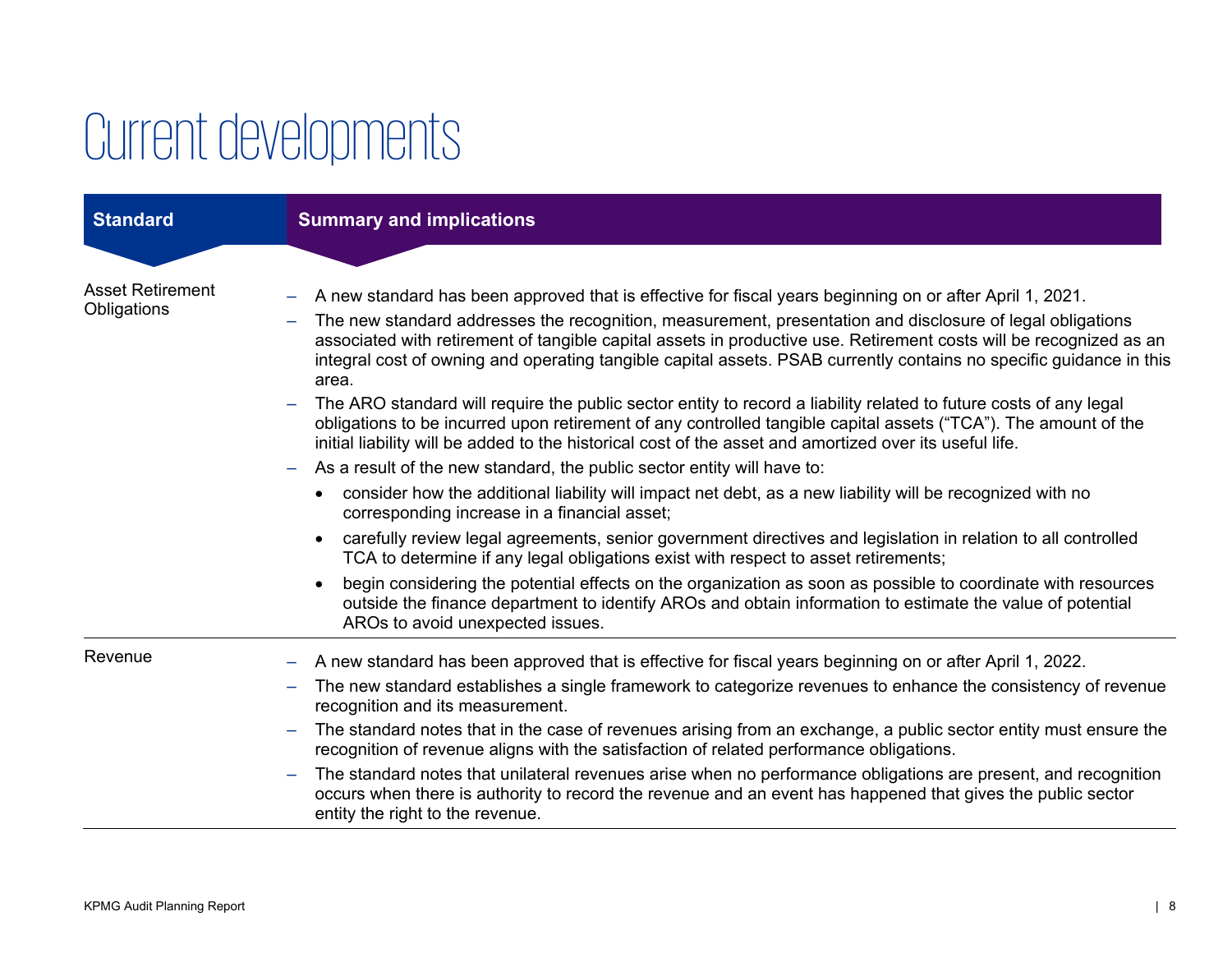# Current developments (continued)

| <b>Standard</b>                              | <b>Summary and implications</b>                                                                                                                                                                                                                                                                                                                                                                                                                                                                                                                                                                                                                                                                                                                                                                                                                                                                                                                                                                                                                                                                                                                                                                                                                                                                                                                             |
|----------------------------------------------|-------------------------------------------------------------------------------------------------------------------------------------------------------------------------------------------------------------------------------------------------------------------------------------------------------------------------------------------------------------------------------------------------------------------------------------------------------------------------------------------------------------------------------------------------------------------------------------------------------------------------------------------------------------------------------------------------------------------------------------------------------------------------------------------------------------------------------------------------------------------------------------------------------------------------------------------------------------------------------------------------------------------------------------------------------------------------------------------------------------------------------------------------------------------------------------------------------------------------------------------------------------------------------------------------------------------------------------------------------------|
|                                              |                                                                                                                                                                                                                                                                                                                                                                                                                                                                                                                                                                                                                                                                                                                                                                                                                                                                                                                                                                                                                                                                                                                                                                                                                                                                                                                                                             |
| Employee Future Benefit _<br>Obligations     | PSAB has initiated a review of sections PS3250 Retirement Benefits and PS3255 Post-Employment Benefits,<br>Compensated Absences and Termination Benefits. Given the complexity of issues involved and potential<br>implications of any changes that may arise from this review, the project will be undertaken in phases. Phase I will<br>address specific issues related to measurement of employment benefits. Phase II will address accounting for<br>plans with risk sharing features, multi-employer defined benefit plans and sick leave benefits.<br>Three Invitations to Comment were issued and have closed. The first Invitation to Comment sought guidance on<br>whether the deferral provisions in existing public sector standards remain appropriate and justified and the<br>appropriateness of accounting for various components of changes in the value of the accrued benefit obligation<br>and plan assets. The second Invitation to Comment sought guidance on the present value measurement of<br>accrued benefit obligations. A third Invitation to Comment sought guidance on non-traditional pension plans.<br>PSAB is currently deliberating on the comments received from the three Invitations to Comment.<br>The ultimate objective of this project is to issue a new employment benefits section to replace existing guidance. |
| <b>Public Private</b><br>Partnerships ("P3") | PSAB has proposed new requirements for the recognition, measurement and classification of infrastructure<br>procured through a public private partnership. An exposure draft has been approved by PSAB and will be issued<br>in November 2019, with comments due by February 29, 2020.<br>The exposure draft proposes that recognition of infrastructure by the public sector entity would occur when it                                                                                                                                                                                                                                                                                                                                                                                                                                                                                                                                                                                                                                                                                                                                                                                                                                                                                                                                                    |
|                                              | controls the purpose and use of the infrastructure, when it controls access and the price, if any, charged for use,<br>and it controls any significant interest accumulated in the infrastructure when the P3 ends.                                                                                                                                                                                                                                                                                                                                                                                                                                                                                                                                                                                                                                                                                                                                                                                                                                                                                                                                                                                                                                                                                                                                         |
|                                              | The exposure draft proposes that the public sector entity recognize a liability when it needs to pay cash or non-<br>cash consideration to the private sector partner for the infrastructure.                                                                                                                                                                                                                                                                                                                                                                                                                                                                                                                                                                                                                                                                                                                                                                                                                                                                                                                                                                                                                                                                                                                                                               |
|                                              | The infrastructure would be valued at cost, with a liability of the same amount if one exists. Cost would be<br>measured by discounting the expected cash flows by a discount rate that reflects the time value of money and<br>risks specific to the project.                                                                                                                                                                                                                                                                                                                                                                                                                                                                                                                                                                                                                                                                                                                                                                                                                                                                                                                                                                                                                                                                                              |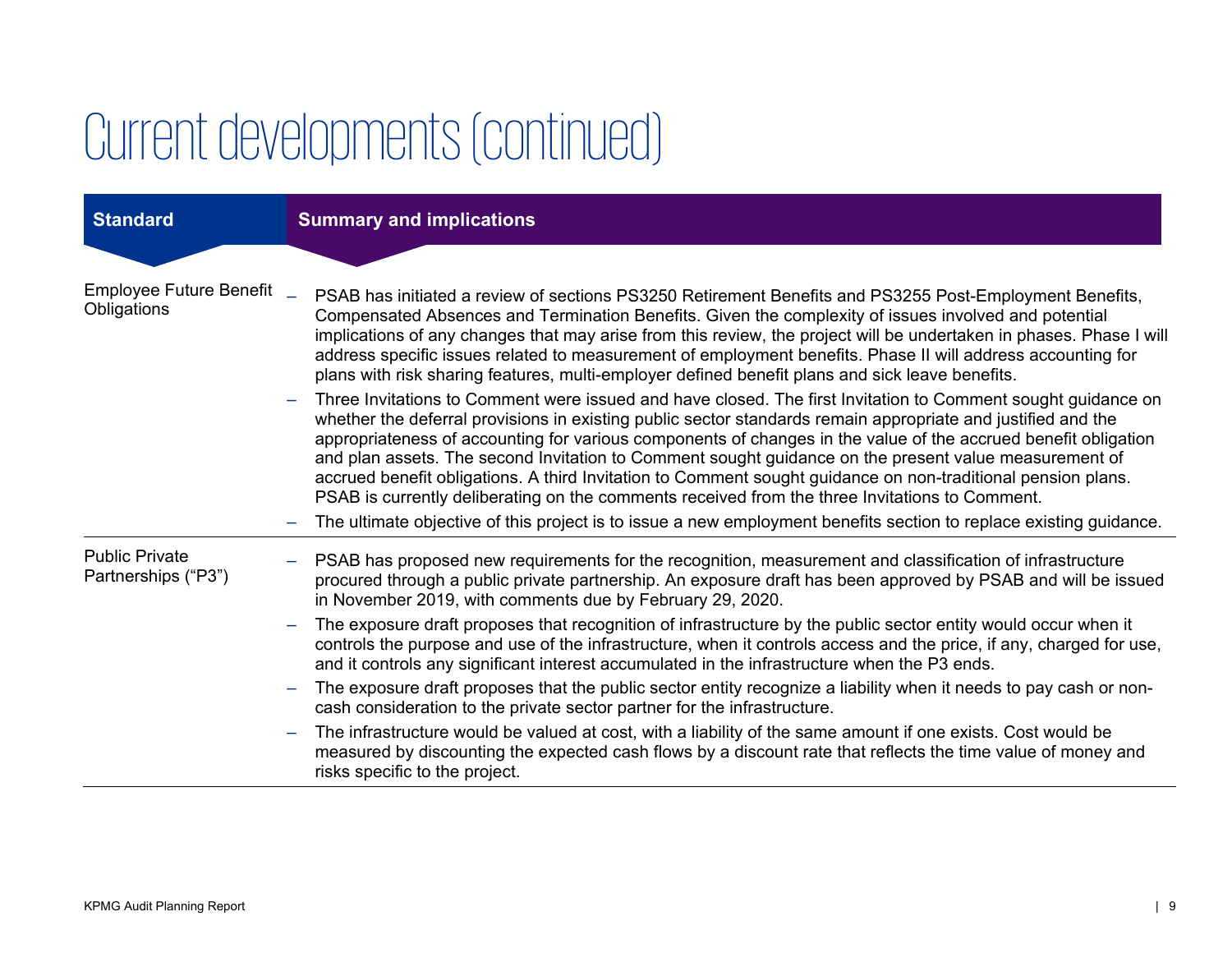## Current developments (continued)

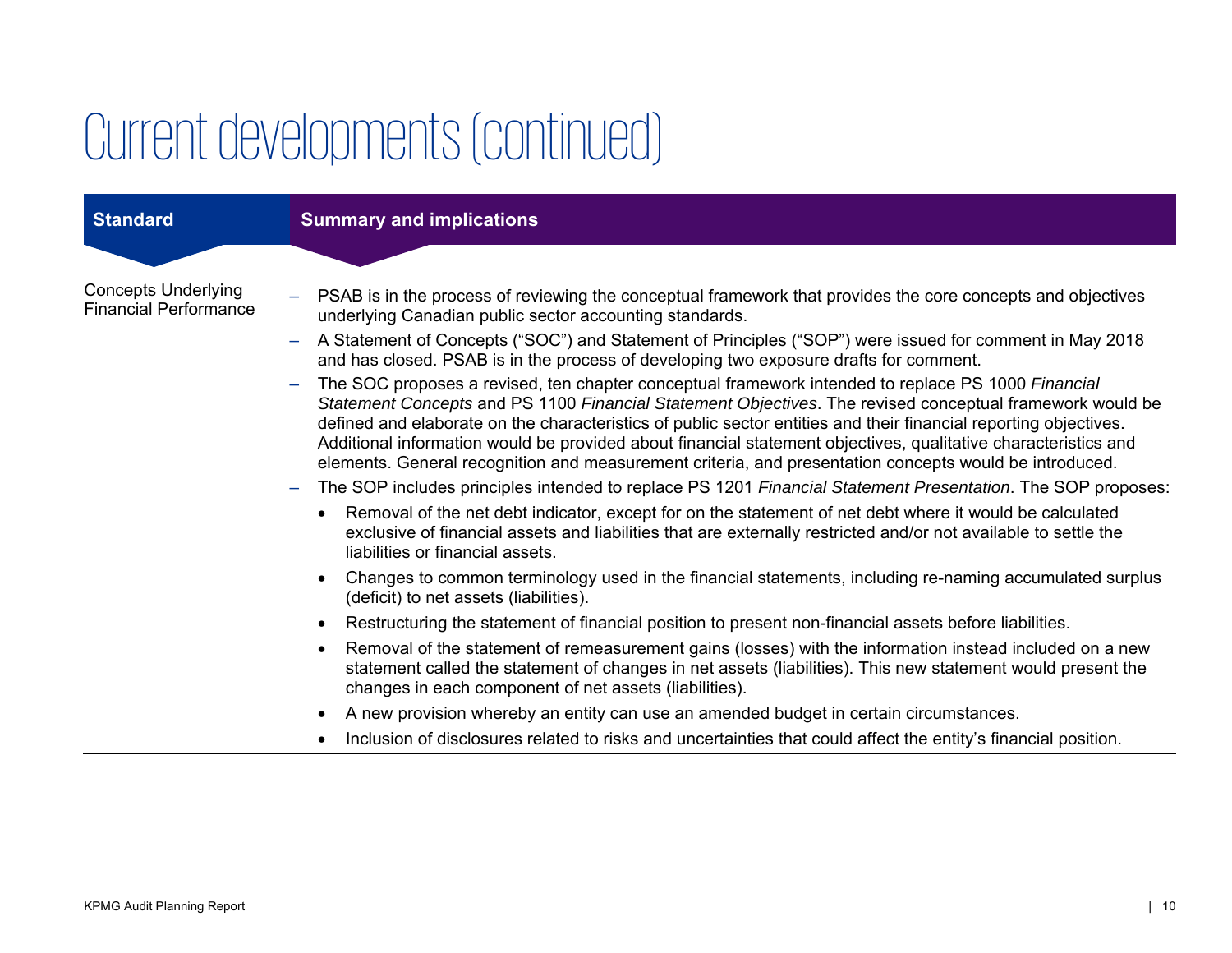# Current developments (continued)

| <b>Standard</b>               | <b>Summary and implications</b>                                                                                                                                                                                                                                                                                                                                                                                                                                                                               |
|-------------------------------|---------------------------------------------------------------------------------------------------------------------------------------------------------------------------------------------------------------------------------------------------------------------------------------------------------------------------------------------------------------------------------------------------------------------------------------------------------------------------------------------------------------|
|                               |                                                                                                                                                                                                                                                                                                                                                                                                                                                                                                               |
| <b>International Strategy</b> | - PSAB is in the process of reviewing its current approach towards International Public Sector Accounting<br>Standards. This project may result in changes to the role PSAB plays in setting standards in Canada.                                                                                                                                                                                                                                                                                             |
|                               | Consultation papers were released for comment in May 2018 and March 2019, and have closed. The<br>consultation papers described the decision-making criteria PSAB expects to consider in evaluating the<br>international strategy that best serves the public sector. It also introduced four proposed international strategies.                                                                                                                                                                              |
|                               | PSAB is expected to make a final decision about its international strategy at its March 2020 meeting.                                                                                                                                                                                                                                                                                                                                                                                                         |
| <b>Purchased Intangibles</b>  | In October 2019, PSAB approved a proposal to allow public sector entities to recognize intangibles purchased<br>$\overline{\phantom{m}}$<br>through an exchange transaction. The proposal does not include guidance on how to account for intangibles.<br>Instead, the definition of an asset, the general recognition criteria and the GAAP hierarchy is expected to<br>provide guidance on how to account for intangibles. The accounting for intangibles may be addressed through<br>future PSAB projects. |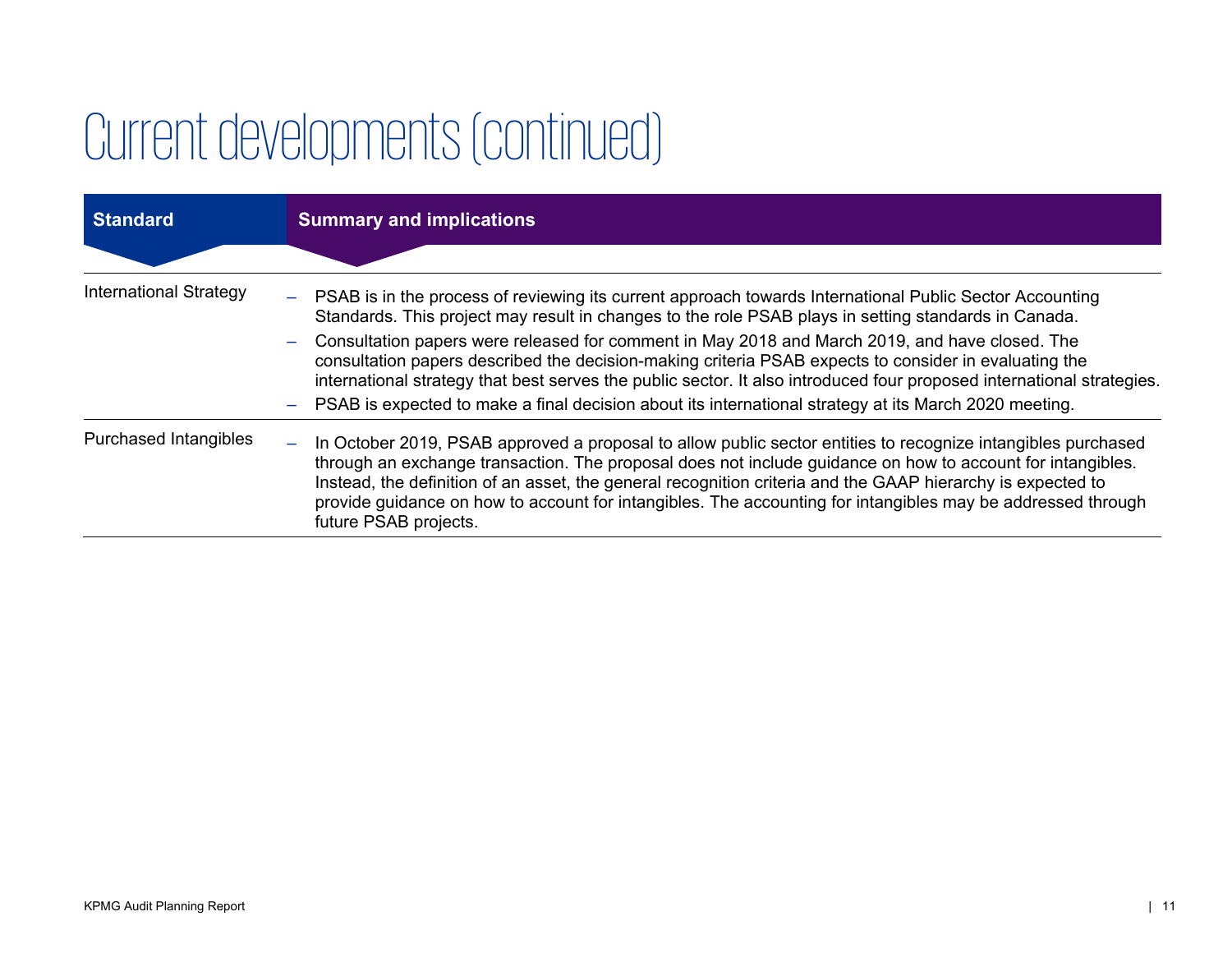



**Appendix 2: KPMG's audit approach and methodology** 



**Appendix 3: Required communications** 



**Appendix 4: Lean in Audit™** 



**Appendix 5: Audit approach**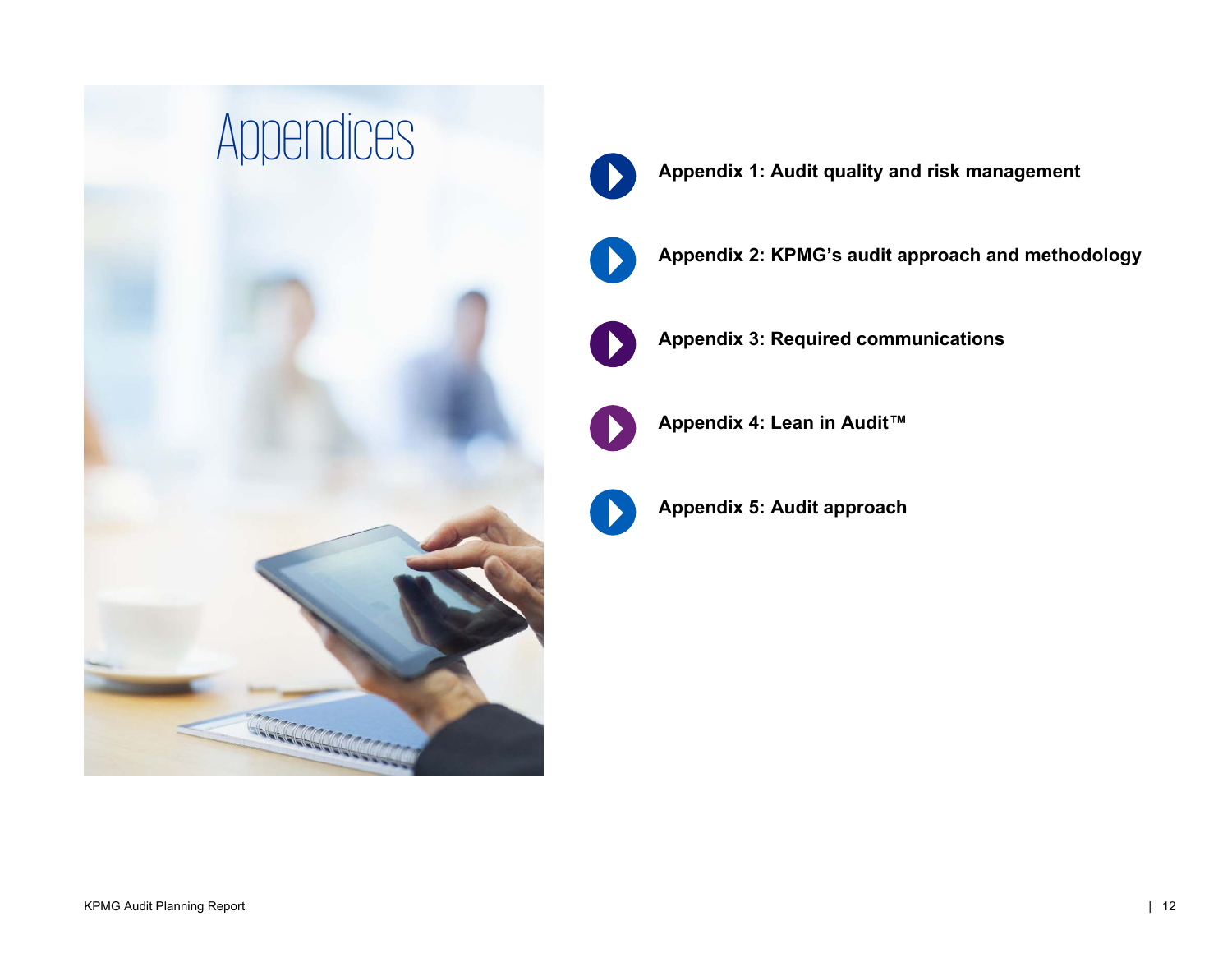### Appendix 1: Audit quality and risk management



**KPMG maintains a system of quality control designed to reflect our drive and determination to deliver independent, unbiased advice and opinions, and also meet the requirements of Canadian professional standards. Quality control is fundamental to our business and is the responsibility of every partner and employee. The following diagram summarises the six key elements of our quality control systems. Visit our Audit Quality Resources page for more information including access to our most recent Audit Quality and Transparency Report.**

We conduct regular reviews of engagements and partners. Review teams are independent and the work of every audit partner is reviewed at least once every three years.

We have policies and guidance to ensure that work performed by engagement personnel meets applicable professional standards, regulatory requirements and the firm's standards of quality. We do not offer services that would impair our independence.

All KPMG partners and staff are required to act with integrity and objectivity and comply with applicable laws, regulations and professional standards at all times.

The processes we employ to help retain and develop people include:

- $\overline{\phantom{0}}$  Assignment based on skills and experience
- Rotation of partners
- Performance evaluation
- Development and training
- Appropriate supervision and coaching



We have policies and procedures for deciding whether to accept or continue a client relationship or to perform a specific engagement for that client.

Existing audit relationships are reviewed annually and evaluated to identify instances where we should discontinue our professional association with the client.

Other controls include:

- Before the firm issues its audit report, Engagement Quality **Control**
- Reviewer reviews the appropriateness of key elements client audits
- = Technical department and specialist resources provide realtime support to audit teams in the field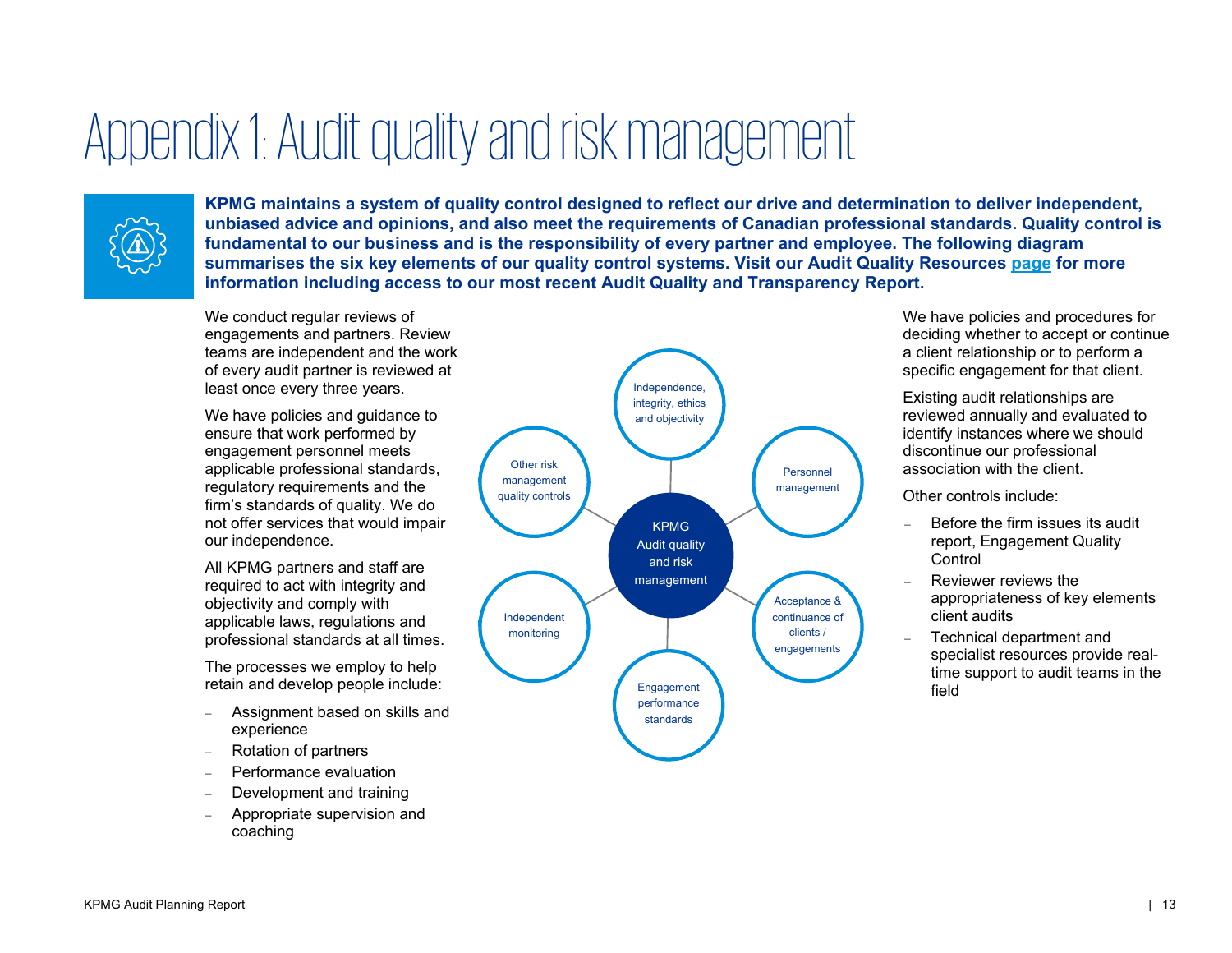# Appendix 2: KPMG's audit approach and methodology



**In future years, we will expand our use of technology in our audit through our new smart audit platform, KPMG Clara.**

### **Issue identification**

Continuous updates on audit progress, risks and findings before issues become events

### **Data-driven risk assessment**

Automated identification of transactions with unexpected or unusual account combinations – helping focus on higher risk transactions and outliers



### **Deep industry insights**

Bringing intelligence and clarity to complex issues, regulations and standards

### **Analysis of complete populations**

Powerful analysis to quickly screen, sort and filter 100% of your journal entries based on high-risk attributes

### **Reporting**

Interactive reporting of unusual patterns and trends with the ability to drill down to individual transactions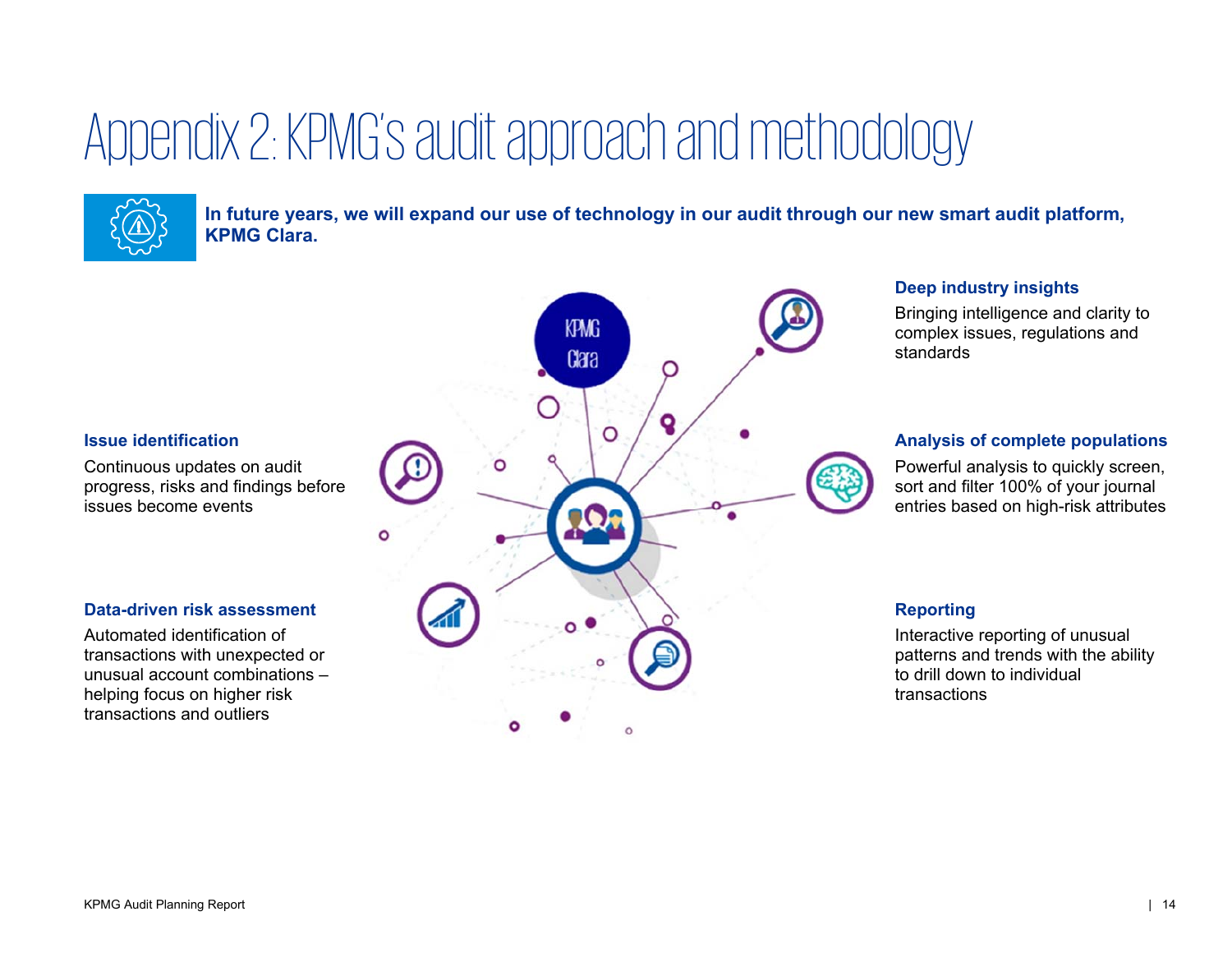# Appendix 3: Required communications



**In accordance with professional standards, there are a number of communications that are required during the course of and upon completion of our audit. These include:**



### **Engagement letter Management letter Management representation letter**

The objectives of the audit, our responsibilities in carrying out our audit, as well as management's responsibilities, are set out in the engagement letter and any subsequent amendment letters as provided by management.



### Audit planning report **Audit findings report** Audit findings report



Board of Directors.

Represented by this report. At the completion of our audit, we will provide our audit findings to the Board of Directors.

We will obtain from management certain representations at the completion of the annual audit. In accordance with professional standards, copies of the representation letter will be provided to the



### **Independence**

At the completion of our audit, we will re-confirm our independence to the Board of Directors.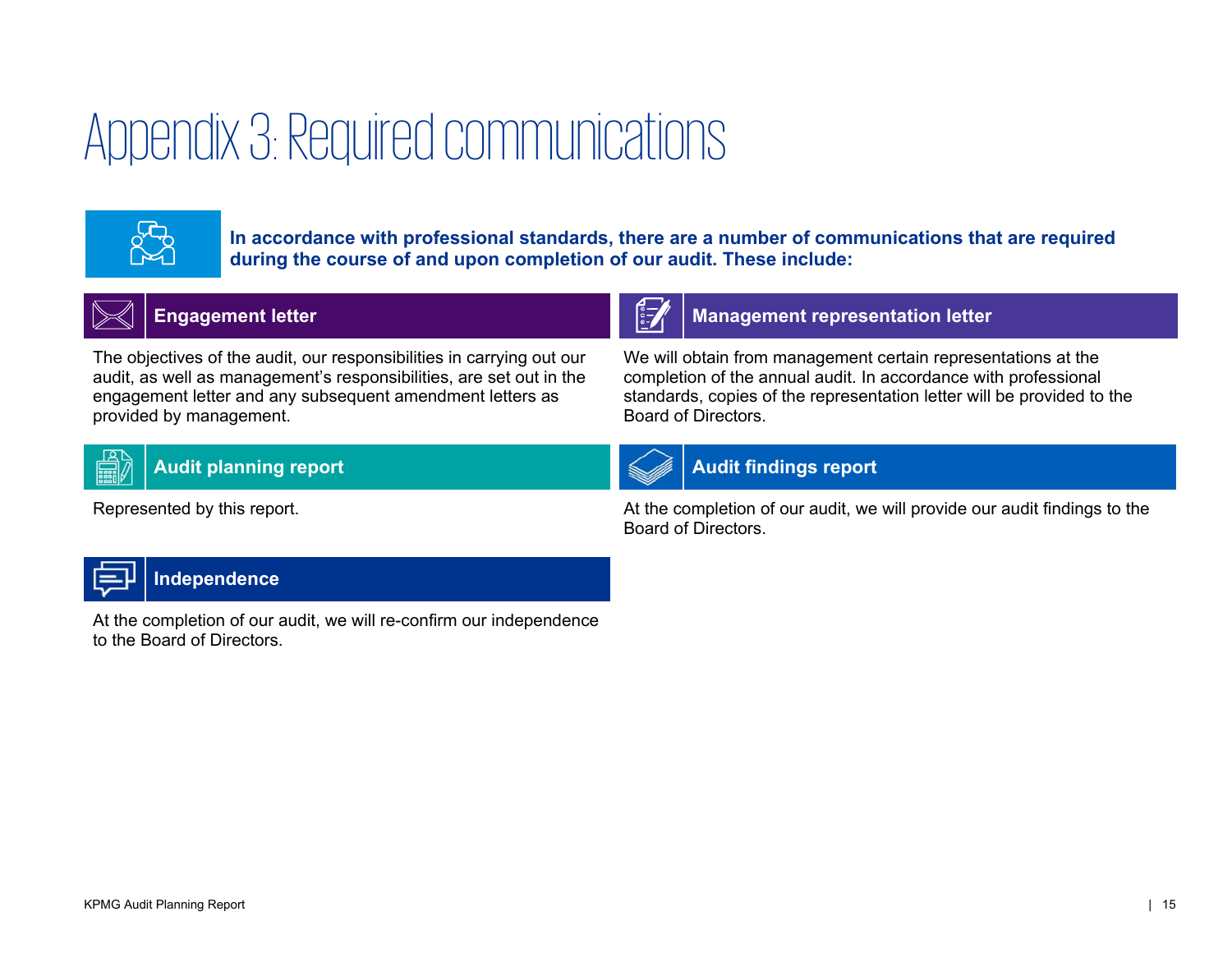# Appendix 4: Lean in Audit™



An innovative approach leading to enhanced value <br>and quality

Our innovative audit approach, Lean in Audit™, further improves audit value and productivity to help deliver real insight to you. Lean in Audit<sup>™</sup> is process oriented, directly engaging organizational stakeholders and employing hands-on tools, such as walkthroughs and flowcharts of actual financial processes.

By embedding Lean techniques into our core audit delivery process, our teams are able to enhance their understanding of the business processes and control environment within your organization – allowing us to provide real insight on your processes and actionable quality and productivity improvement observations.

Any insights gathered through the course of the audit will be available to both our audit team and management. For example, the audit team may identify control gaps and potential process improvement areas, while management has the opportunity to apply such insights to streamline processes, inform business decisions, improve compliance, lower costs, increase productivity, strengthen customer service and satisfaction and drive overall performance.



Lean in Audit™ employs four key Lean techniques:



### **Lean training**

Provide basic Lean training and equip our audit teams with a new Lean mindset to improve quality, value and productivity.



### **Process mapping workshop**

Perform an interactive workshop with your team to map selected financial process providing end-to-end transparency and understanding of the process.



### **Insight reporting**

Quick and pragmatic insight report including PACE matrix with prioritized opportunities to realize benefit.



### **Kaizen event**

Perform an interactive workshop to find the root cause of the problem and empower your team to find a solution.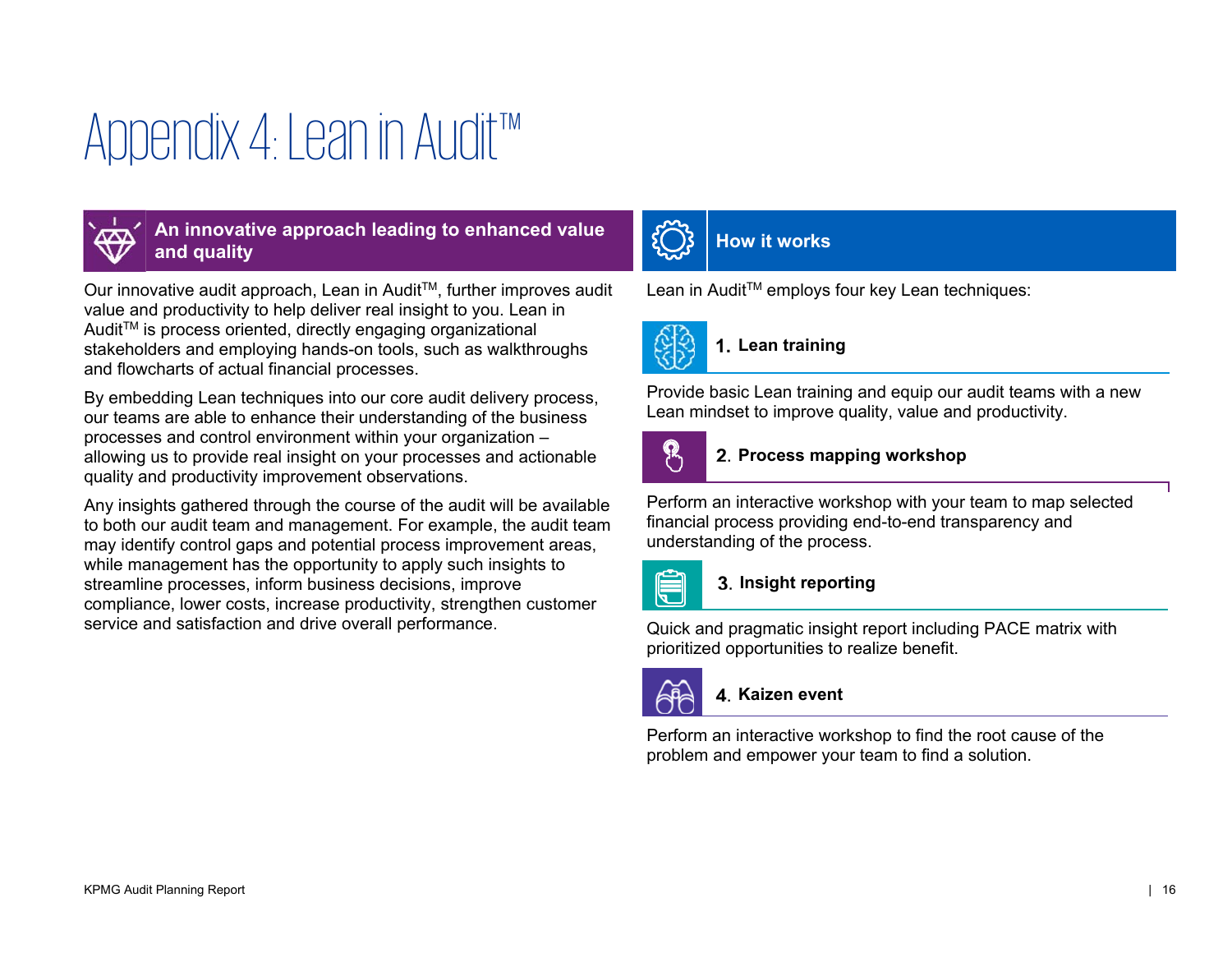# Appendix 5: Audit approach

| <b>Account</b>                 | Our audit approach                                                                                                                                                                                                                                                               |
|--------------------------------|----------------------------------------------------------------------------------------------------------------------------------------------------------------------------------------------------------------------------------------------------------------------------------|
|                                |                                                                                                                                                                                                                                                                                  |
| <b>Cash and Investments</b>    | - Confirm year end balances with financial institutions                                                                                                                                                                                                                          |
|                                | - Review year end bank reconciliations and cut-off of transactions at year end                                                                                                                                                                                                   |
|                                | - Test the appropriate presentation of restricted cash                                                                                                                                                                                                                           |
| <b>Tangible Capital Assets</b> | - Inspect and verify the mathematical accuracy of the capital asset continuity schedule                                                                                                                                                                                          |
|                                | - Inspect a sample of capital asset additions including the underlying source documentation                                                                                                                                                                                      |
|                                | - Perform analytical procedures over amortization expense recognized during the year                                                                                                                                                                                             |
|                                | - Inspect supporting documentation related to significant transactions and commitments<br>outstanding such as land and property transfers, exchanges and changes in operating<br>agreements with BC Housing and CMHC                                                             |
| <b>Accounts Payable</b>        | - Perform cut-off testing to determine if all expenses relating to fiscal 2019 have been<br>recorded in the correct period                                                                                                                                                       |
|                                | - Review and recalculate significant accruals at year end, including commitments and<br>contingencies                                                                                                                                                                            |
| <b>Mortgages Payable</b>       | - Confirm significant new year end mortgage balances with respective lenders                                                                                                                                                                                                     |
|                                | - Assess accuracy of existing mortgages based on terms of debt with lenders                                                                                                                                                                                                      |
|                                | - Verify mathematical accuracy of current vs. long term portion of loans and assess disclosure<br>for completeness of terms and conditions                                                                                                                                       |
| <b>Fund Balances</b>           | - Inspect supporting documentation related to fund transfers and verify accuracy and<br>authorization of transactions between funds such as mortgage repayments, capital asset<br>additions, internally and externally restricted fund activity and investment income allocation |
| <b>Replacement Reserve</b>     | - Test a sample of replacement reserve expenditures to determine if they are recorded in<br>accordance with the operating agreements                                                                                                                                             |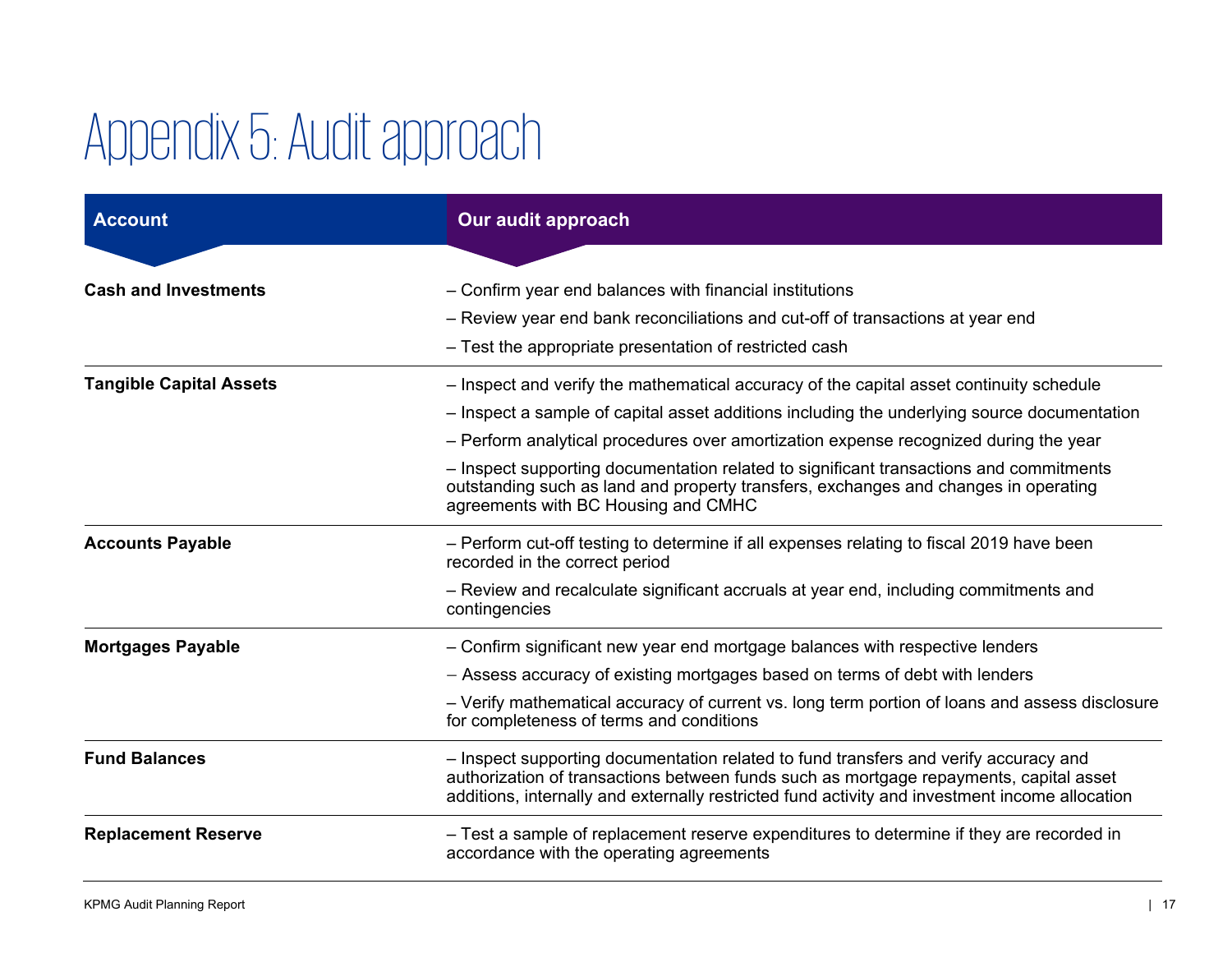# Appendix 5: Audit approach (continued)

| <b>Account</b>  | Our audit approach                                                                                                                |
|-----------------|-----------------------------------------------------------------------------------------------------------------------------------|
|                 |                                                                                                                                   |
| <b>Revenue</b>  | - Perform substantive analytical procedures comparing actual tenant rent contributions to<br>budgeted and prior year amounts      |
|                 | - Confirm mortgage subsidies, rent subsidies and operating agreement funding with BC<br>Housing and CMHC                          |
|                 | - Select a sample of new subsidized tenants and verify qualification and selection process                                        |
|                 | - Obtain understanding of new agreements with partners such as BC Housing, CMHC and<br><b>Canada Housing First</b>                |
| <b>Expenses</b> | - Perform analytical procedures comparing actual expenses to budgeted and prior year<br>amounts                                   |
|                 | - Review cut-off at year end to determine if expense have been recorded in the correct period                                     |
|                 | - Perform analytical procedures over the interest expense by developing expectations based<br>on loan balances and interest rates |